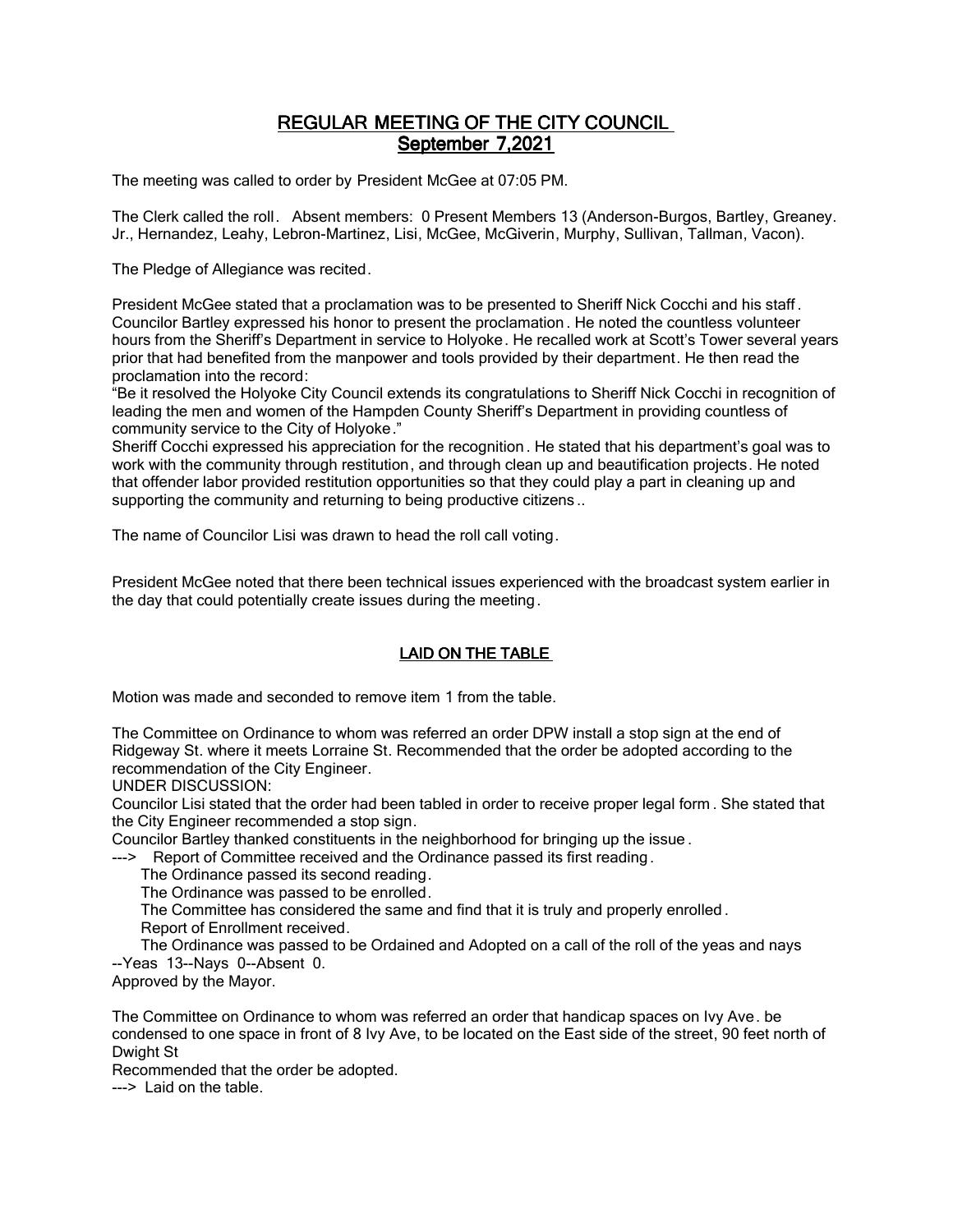Motion was made and seconded to suspend the necessary rules and take items 4 & 11 as a package The Committee on Ordinance to whom was referred an order that the city council raise the sewer fee to a minimum of \$8.05 per 1000 gallons in order to make certain that the enterprise fund no longer operates with deficits, but also to plan for the additional needed improvements funded by debt service. Recommended that the order be adopted with an amendment to \$7.77 per 1000 gallons. UNDER DISCUSSION:

Motion was made and seconded to suspend the necessary rules to allow the Solicitor's office to explain their legal opinion.

Atty Kathleen Degnan noted that there had been questions on how the measure should pass at the August 3rd meeting. She stated that a review of city ordinances indicated that the sewer rate is established by ordinance. She then noted questions had come up regarding the applicability of rules 35 and 45. She advised that rule 35 would not apply, noting that the rule applies specifically to appropriation or expenditures of funds. She then advised rule 45 applied to orders, adding that the code required the rate

to be set by ordinance. She also advised that ruled 37 and 38 set forth procedure, noting that there must be two votes passed by majority followed by a vote to ordain by two-thirds.

Councilor McGiverin asked for clarification that all ordinances passed by the City Council would require a two-thirds vote.

Atty Degnan confirmed that was correct. She noted that the sewer rate matter had been clear due to language in the codes.

Councilor McGiverin asked about a reference to City Council rules .

Atty Degnan clarified that rule 37 sets forth the broader procedure for changing an ordinance. She then stated that rule 38 clarified the voting process for adopting an ordinance change.

Councilor McGiverin expressed that he understood the ruling while not agreeing with the rule itself . He then asked if the City Solicitor endorsed the opinion, noting the opinion had been submitted by Atty Degnan as Assistant City Solicitor.

Atty Degnan confirmed that she had endorsed it.

Councilor Leahy asked how to address ordinances that had been adopted but may not have received the requisite vote of two-thirds.

Atty Degnan stated she would need time to do research before responding to that question.

Councilor Leahy noted thousands of votes had been taken and expressed concern that some could be overturned.

Councilor Lisi noted that in research of the matter, there had been a rule change in 2014 to require a super majority for passage of an ordinance. She also noted that a question came up on if the City Council could have a rule that superseded M.G.L. on how an ordinance gets passed.

Atty Degnan stated that she would need more time to look into the question.

Councilor Lisi expressed her intent to file a rule change to require a simple majority . She suggested that a super majority on most items was excessive.

Atty Degnan asked if rule 38 was changed.

Councilor Lisi stated that she had copies of rules prior to and after the rule was changed in 2014. Councilor Greaney noted that the sewer rate was a special case where the ordinance was clear and it would require a super majority.

Atty Degnan confirmed that was correct.

Councilor Greaney stated the rest can be researched.

Atty Bissonnette noted that many zoning regulations had recently changed on the state level to require only a simple majority. He then noted some state provisions only require a simple majority for passage of ordinances.

Councilor Murphy expressed his intent to motion for passing the first and second readings . He then stated that he had been in discussions with the bond counsel on the city's bond rating and bonding capacity . He noted that balancing the enterprise fund for the sewer was an issue that repeatedly came up. He added that the fund was an obstacle to improving the city's bond rating. He also stated that the collection rate had improved. He also noted that the fund would be balanced for the year if the rate increase was passed that evening. He then stated that waiting longer would lead to deficits even if there was to be a 100% collection rate.

Councilor McGiverin offered a procedural point that the votes had already been taken .

Councilor Vacon noted that the rate receiving most votes was \$7.50, with 8 votes. She also noted that taxpayers in West Holyoke have been balancing sewer fund for a few years. She then stated they would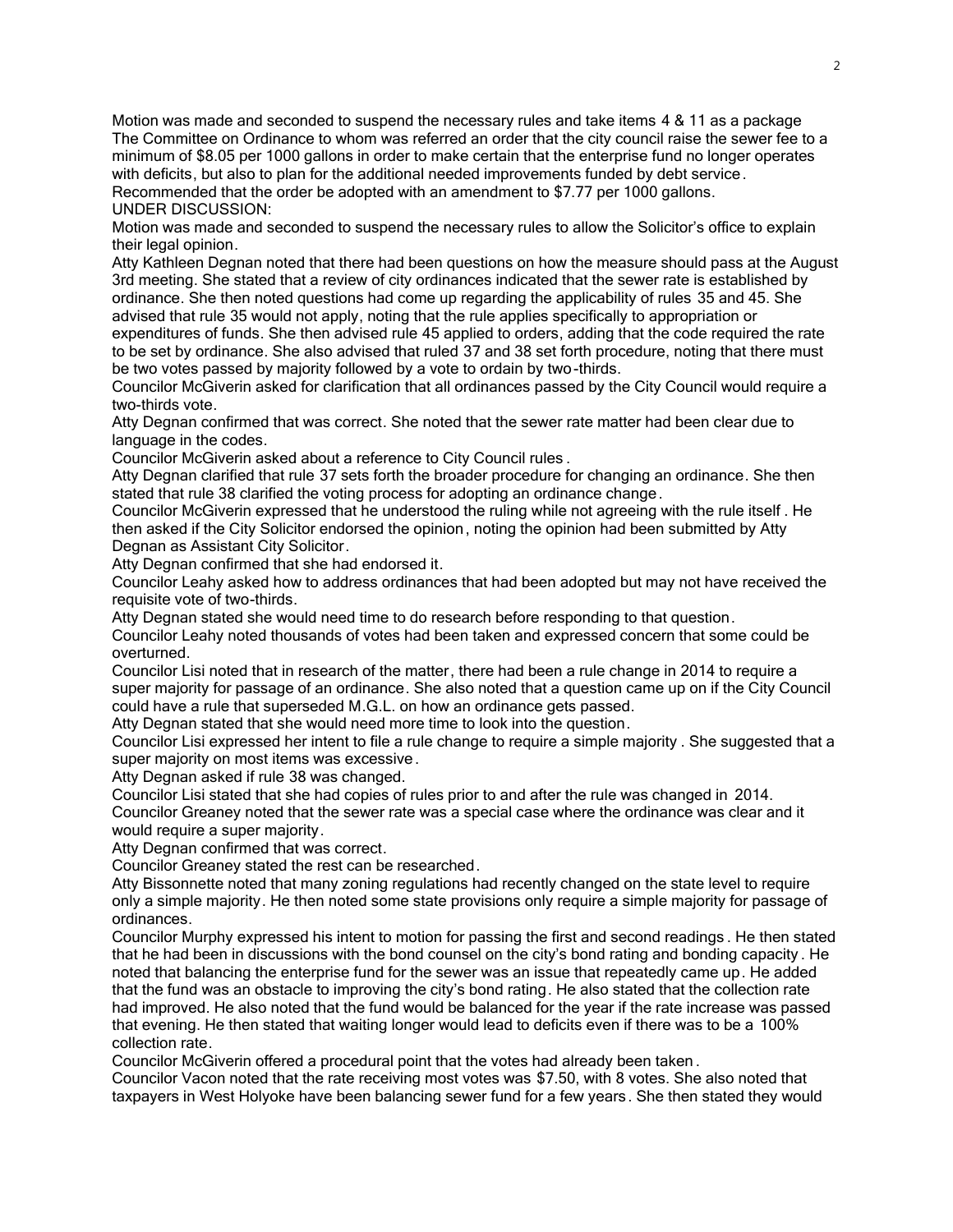want their neighbors to get a fair rate in addition to not paying for a service they are not able to receive . She emphasized the need to find a compromise.

Councilor Bartley offered a clarification that a super majority was defined as four -fifths, not two-thirds. He then asked for consideration of a recent vote of the Planning Board in which a 3-2 vote failed, adding that state law would have required a 4-1 vote. He then observed that a large majority of the City Council's votes on ordinances had been at least near unanimous and without controversy. He also noted that the city can supersede state requirements but not undercut them.

Motion was made and seconded to pass the first reading.

Councilor Lisi made a motion to go to the first ballot.

Councilor McGiverin asked to clarify that several votes had already been taken .

Councilor Murphy clarified that there had not been an ordinance to vote on.

Councilor Bartley asked to clarify that legal language was provided .

Councilor Murphy clarified it had been provided with the legal opinion .

Councilor Vacon stated that the committee had not recommended \$7.77.

President McGee clarified that rate is what had come out of the committee.

Motion to pass the first reading passed on a show of hands vote.

Motion to pass the second reading passed on a show of hands vote.

---> Motion to set the sewer rate at \$7.77 was received and denied on a call of the roll of the yeas and nays. Yeas 7--Nays 6 (Bartley, Greaney, Leahy, McGee, Sullivan, Vacon)--Absent 0.

Motion was made and seconded to reconsider the previous action and lay on the table.

Councilor McGiverin asked for legal guidance on the item being laid on the table , noting the legal opinion stating that items are stale and not actionable after two consecutive meetings remaining tabled .

Atty Bissonnette clarified that the actions taken that evening restart the clock and keep the matter fresh . Councilor Vacon suggested it would be questionable to table the matter in order to not take a vote unless new information was being sought.

Councilor McGiverin stated that the matter was tabled in order to receive legal guidance on whether the city could supersede state law regarding thresholds for passage .

---> Laid on the table.

From Acting City Solicitor Lisa Ball , re: Sewer Rate. ---> Received.

The Committee on Ordinance to whom was referred an order that The DPW and Disabilities Commission remove the Handicap parking sign in front of 7 Russell Terrace. The house is vacant and there is no need for handicap parking.

Recommended that the order be adopted.

UNDER DISCUSSION:

Councilor Bartley noted that the abutters determined the house had been vacant and that the person requiring the sign had passed away, adding that the area had a great need for parking.

---> Report of Committee received and the Ordinance passed its first reading.

The Ordinance passed its second reading.

The Ordinance was passed to be enrolled.

 The Committee has considered the same and find that it is truly and properly enrolled . Report of Enrollment received.

 The Ordinance was passed to be Ordained and Adopted on a call of the roll of the yeas and nays --Yeas 13--Nays 0--Absent 0.

Approved by the Mayor.

The Committee on Ordinance to whom was referred an order That a handicap sign be removed from the front of 143 Oak St. Recommended that the order be adopted

UNDER DISCUSSION:

Councilor Lisi stated that the purpose was clear in the language.

Councilor Greaney asked for an explanation of the sign's removal .

Councilor Lisi stated that it had been due to the sign no longer being needed.

President McGee observed that the committee had approved the order through the process.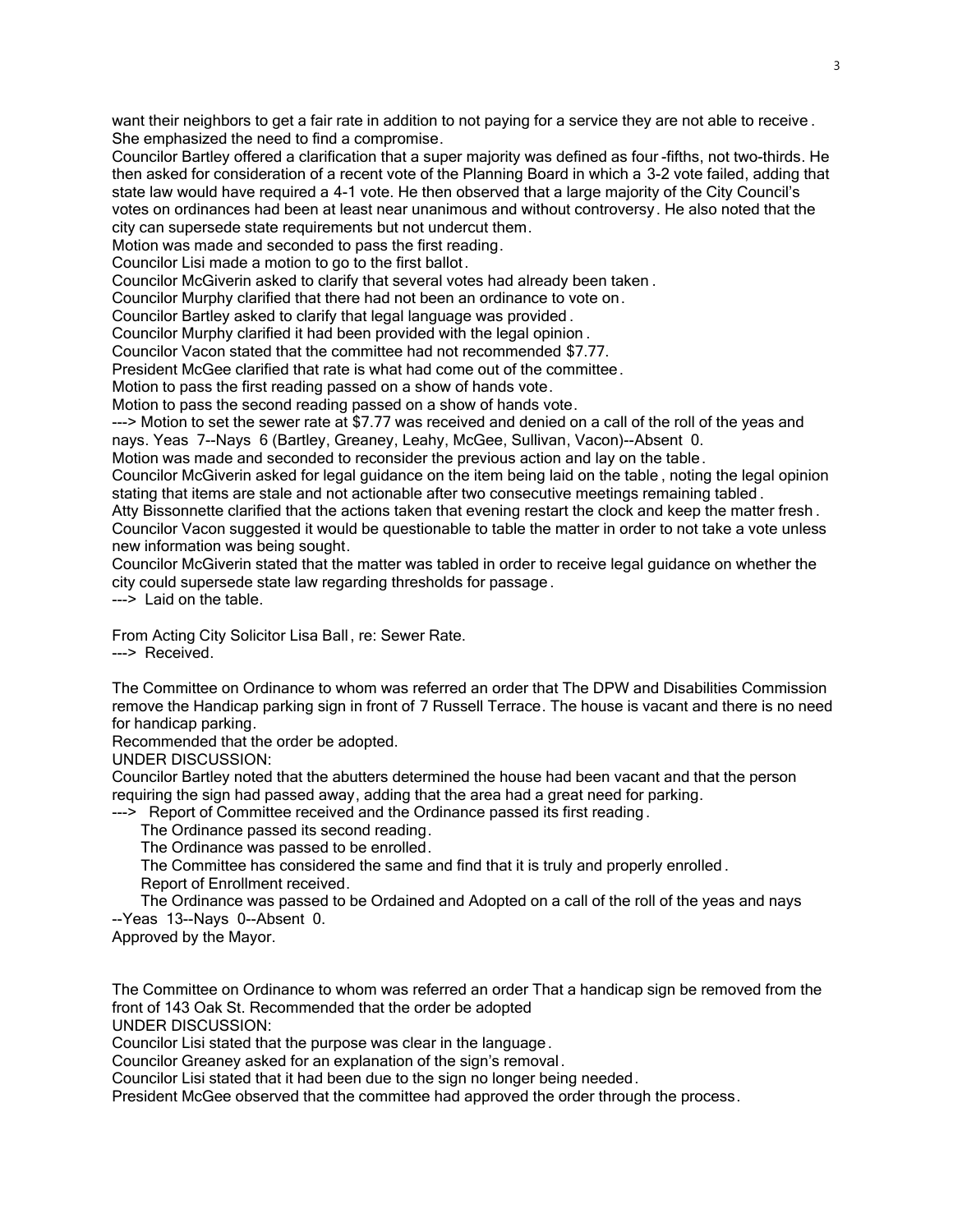Councilor Greaney reiterated his request to understand the reason.

Councilor Hernandez stated the person needing it was no longer at the address.

---> Report of Committee received and the Ordinance passed its first reading .

The Ordinance passed its second reading.

The Ordinance was passed to be enrolled.

 The Committee has considered the same and find that it is truly and properly enrolled . Report of Enrollment received.

 The Ordinance was passed to be Ordained and Adopted on a call of the roll of the yeas and nays --Yeas 13--Nays 0--Absent 0.

Approved by the Mayor.

## PUBLIC COMMENT

John Rivera, 2 Laurel St, offered thanks for providing Spanish interpretation on meetings and in city announcements. He then asked the body to consider the horrors of colonialism and imperialism , noting that a majority of the city are descendants of Tainos that suffered genocide. He then suggested that it would be a messy legacy to vote against changing the name of a holiday honoring a mass murderer . Elizbeth Caretti Ramirez, 205 Bemis Rd, stated her intent to address the same issue. She also commended the Council for offering Spanish interpretation. She then expressed concern with a letter sent to councilors, noting it had been ignorant and full of mistruths. She expressed intent to refute the doctrine of discovery, adding that it would be ridiculous to talk into a house and claim it . She also refuted a claim that Neil deGrasse Tyson had defined the "discovery" as the greatest event in human history , clarifying that he stated it had been significant. She then suggested that celebrating Italian heritage could be done without celebrating Columbus.

Erin Callahan, 60 Old Jarvis Ave, expressed her discomfort with an outside organization, The Sons and Daughters of Italy,

Motion was made and seconded to suspend the necessary rules to allow residents from outside Holyoke to speak.

Andras Arthen, 14 Pleasant St, Worthington, stated that he was the president of the European Congress of Ethnic Religions. He then stated that he had spoken with indigenous elders and activists. He noted how hurtful they find it to see a celebration of a man that had committed genocide against their people and cultures. He stated that the history had often only been taught from the perspective of those engaging in conquests.

## **COMMUNICATIONS**

## (51:00)

Motion was made and seconded to take items 7-9 as a package From Acting Mayor Terence Murphy letter appointing Ms. Chelsea Gazillo, 79 Lawler St. to serve as a member of the Conservation Commission for the City of Holyoke: Ms. Gazillo will replace Mr. Price Armstrong and will serve the remainder of his term; said term will expire February 1, 2022. ---> Received and referred to the Public Service Committee.

From Acting Mayor Terence Murphy letter nominating Victor Machado, 40 Suffolk St. to Serve on the citizens advisory Committee (CAC) for the Office of Community Development for the City of Holyoke: Mr. Machado will serve a one year term: said term will expire June 30, 2022. ---> Received and referred to the Public Service Committee.

From Acting Mayor Terence Murphy, letter to nominate Mr. Terry Gibson 20 Oakwood Ave. to serve on the Citizens Advisory Committee (CAC) for the Office of Community Development for the City of Holyoke: If you approve this nomination, Mr. Gibson will serve a one year term: said term will expire on June 30, 2022.

---> Received and referred to the Public Service Committee.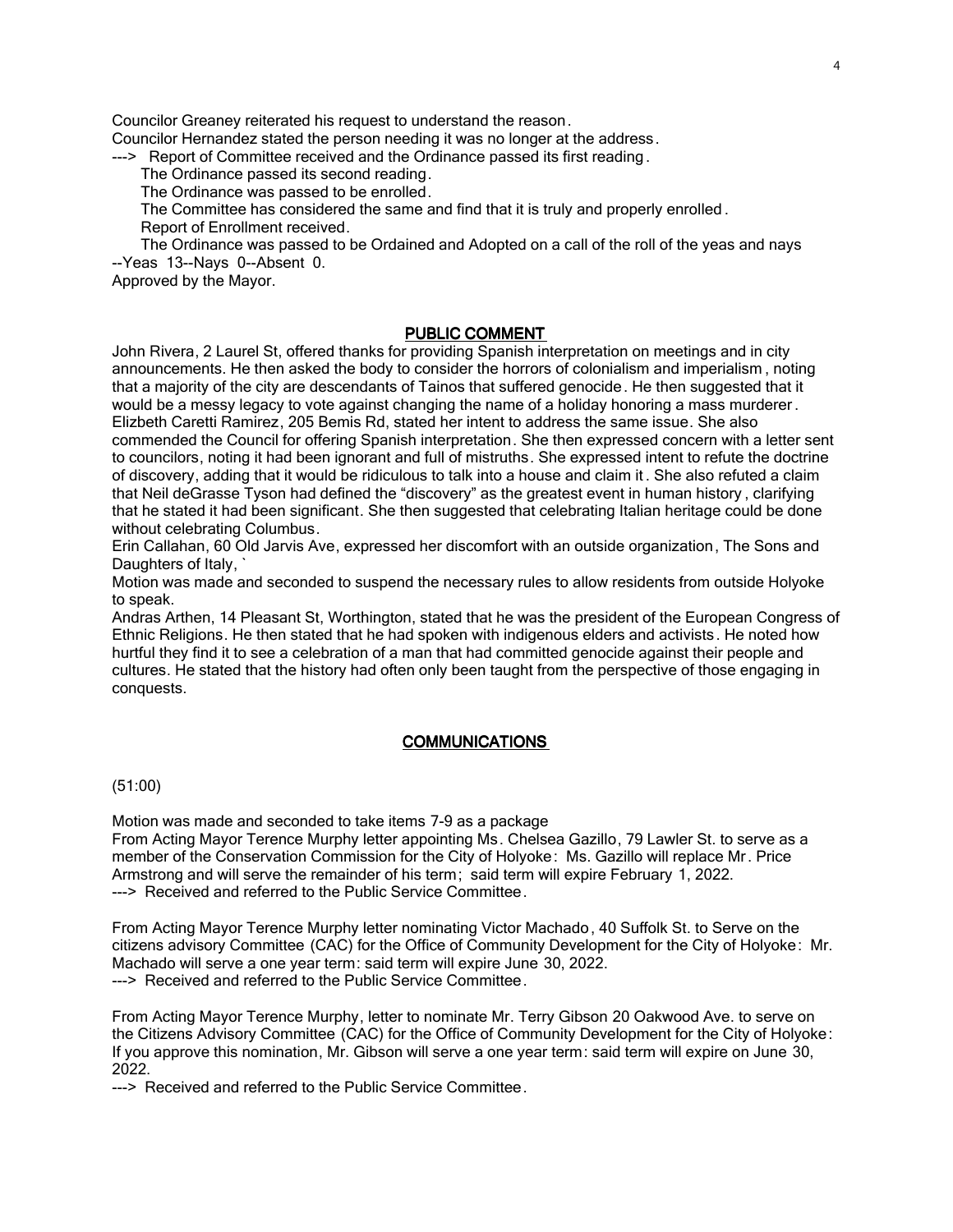Councilor Leahy asked for a moment of silence to honor Jimmy Curran. Councilor Greaney asked for a moment of silence to honor the 13 service members that died in Afghanistan.

From Brenna Murphy McGee, MMC and Jeffery Anderson-Burgos, Admin. Ass't. to City council minutes of August 3, 2021. Councilor Bartley commended the minutes.

---> Received and adopted.

From Acting City Solicitor Lisa Ball , re: Sewer Rate. ---> Received

From Lisa Ball, Acting City Solicitor legal opinion re- amending zoning ordinances by automatic right. ---> Received and referred to the Ordinance Committee.

From Lisa Ball, Acting City Solicitor, legal opinion on tabling an agenda item. ---> Received and referred to the Charter and Rules Committee.

Motion was made and seconded to suspend the necessary rules to take up items 14 and 15 as a package. From Office of Planing & Development re: ACMJ. Inc. 532 Main St. Suite 201. ---> Received and referred to the Ordinance Committee.

From Office of Planning & Development re: First City Provisions Inc. 89 South St. ---> Received and referred to the Ordinance Committee.

Motion was made and seconded to suspend the necessary rules and take 3 of the table The Committee on Ordinance to whom was referred an order that That no parking on the S shape curve turn on O'Connor Ave.

Recommended that the order be adopted according to the recommendation of the City Engineer. UNDER DISCUSSION:

Councilor Lisi stated that the order was to address concerns with emergency vehicles attempting to access the street. She noted that the Engineer had worked to determine where the 'no parking' spaces should go.

Councilor Hernandez stated that the issue had been a concern for the residents for a while , adding that it would be to ensure large emergency vehicles can pass through. She noted that these vehicles had been forced to reverse due to being blocked by cars parking in the spots on the curve .

Councilor Bartley asked if residents had participated in the discussion . He noted that the area would be losing two parking spaces in an area with already limited parking . He suggested that the street could have been made one way with parking removed from just one side.

Councilor Hernandez stated that she had pictures showing a fire truck not able to pass through . She also noted that residents on the street had brought forward the safety concerns.

---> Report of Committee received and the Ordinance passed its first reading.

The Ordinance passed its second reading.

The Ordinance was passed to be enrolled.

The Committee has considered the same and find that it is truly and properly enrolled .

Report of Enrollment received.

 The Ordinance was passed to be Ordained and Adopted on a call of the roll of the yeas and nays --Yeas 12--Nays 1 (Bartley)--Absent 0.

Approved by the Mayor.

FFY2021 Spreadsheet, American Rescue Plan Act. ---> Received.

From Board of Fire Commission minutes of June 17 and July 29, 2021. ---> Received.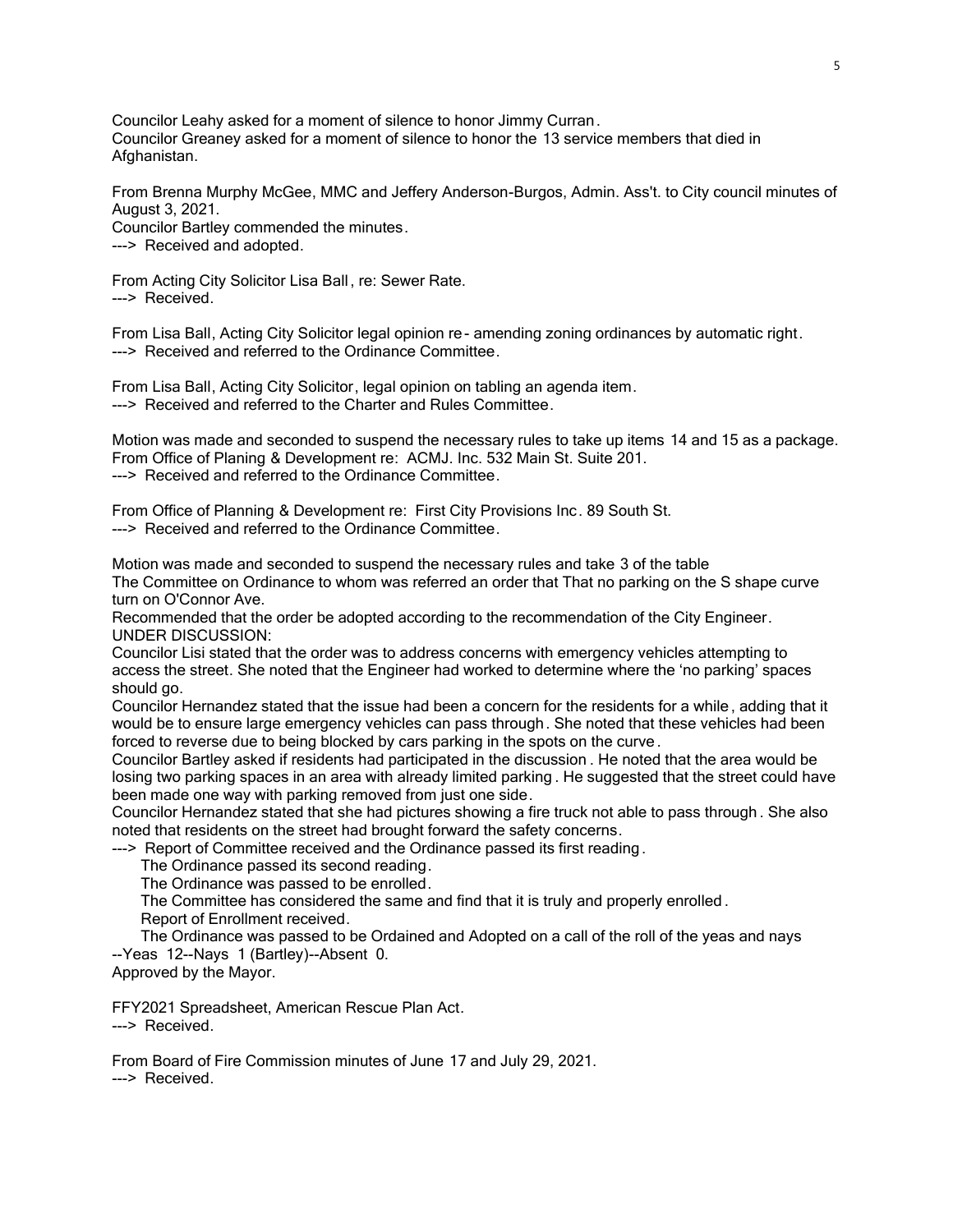From residents of Norwood Terrace, petitioning the City of Holyoke for improvements to the east sidewalks on the dead end portion of the street.

Councilor Murphy commended the petitioners for their advocacy. He stated that he had been working with the DPW to address sidewalks around the city. He then asked his colleagues to inform him of sidewalks on concern in their wards.

Councilor Vacon asked if the asphalt sidewalks would qualify under Chapter 90 funds.

Councilor Murphy stated that he would seek an answer. He then stated that even if not, he would seek to bond for the repairs.

Councilor Vacon noted that she knew of a few sidewalks that were mostly asphalt .

Councilor Bartley noted that Brown Avenue was an issue. He then noted Westfield Rd to Michigan Ave were asphalt sidewalks with need for repairs. He then stated that Gilman and Clark had been half done. Councilor Greaney noted he had sought to address issues with Wood Ave for a while .

Councilor Tallman noted that there were areas on Northampton St with trees uprooting the sidewalks . Councilor Murphy stated that while there was a long term plan for addressing many issues , he was seeking to address the most critical locations right away .

Councilor McGiverin stated that potholes on Vassar Circle and Hitchcock St needed to be addressed right away.

---> Received and referred to the Public Safety Committee.

From Whalley Communications re: Managed IT support and Monitoring Statement of Work. Councilor Leahy asked if this was a requested contract.

President McGee confirmed that it was.

---> Received.

From Lawrence J. Farber, Esq. for Open Square Properties LLC and Open Square LLC letter in regards to potential MME at 109 Lyman St. expressing legal objections to a MME.

Councilor Bartley stated that the matter had been discussed during an Ordinance Committee meeting , noting there had been a lot of back and forth. He suggested that his colleagues read the letter before voting on the issue. He also noted that there had been description of exciting business activity planned for Open Square.

Councilor Anderson-Burgos stated that he was happy to praise businesses investing in Holyoke . He then expressed concern about one participant in the Ordinance Committee discussion disrespecting the people living in the Flats area.

Councilor Lisi stated that the letter was regarding a specific application , adding that the appropriate time to discuss it would be during the application's public hearing . She noted that the order in Ordinance Committee was to fix two Scribner's errors in the recently adopted marijuana ordinance . She then suggested that a new order should be filed to address concerns about buffers in a more transparent way. Councilor Vacon stated that there was an ongoing public hearing to address the planning process for

marijuana establishments as well as the table of buffers. She noted that the buffer zone exists to address matters such as odors and other safety factors, adding that a noticed public hearing to address that matter can property include concerns related to the topic.

Councilor Murphy emphasized the need for research odors to understand the potential negative impact on air quality. He also expressed that there needed to be more consideration of where marijuana establishments are opened to avoid creating issues of other types of businesses .

Councilor Lisi suggested that as the permitting authority, the City Council can work to mitigate these issues. She also noted that each applicant has a public hearing to allow others to express their concerns . She then suggested that the average person would not read an order to correct language and expect that matters of health and other related concerns would be a part of the discission.

---> Received and referred to the Finance Committee.

From Department of Labor Relations, letter re- petition for certification by Written Majority Authorization . ---> Received and referred to the Ordinance Committee.

# **PETITIONS**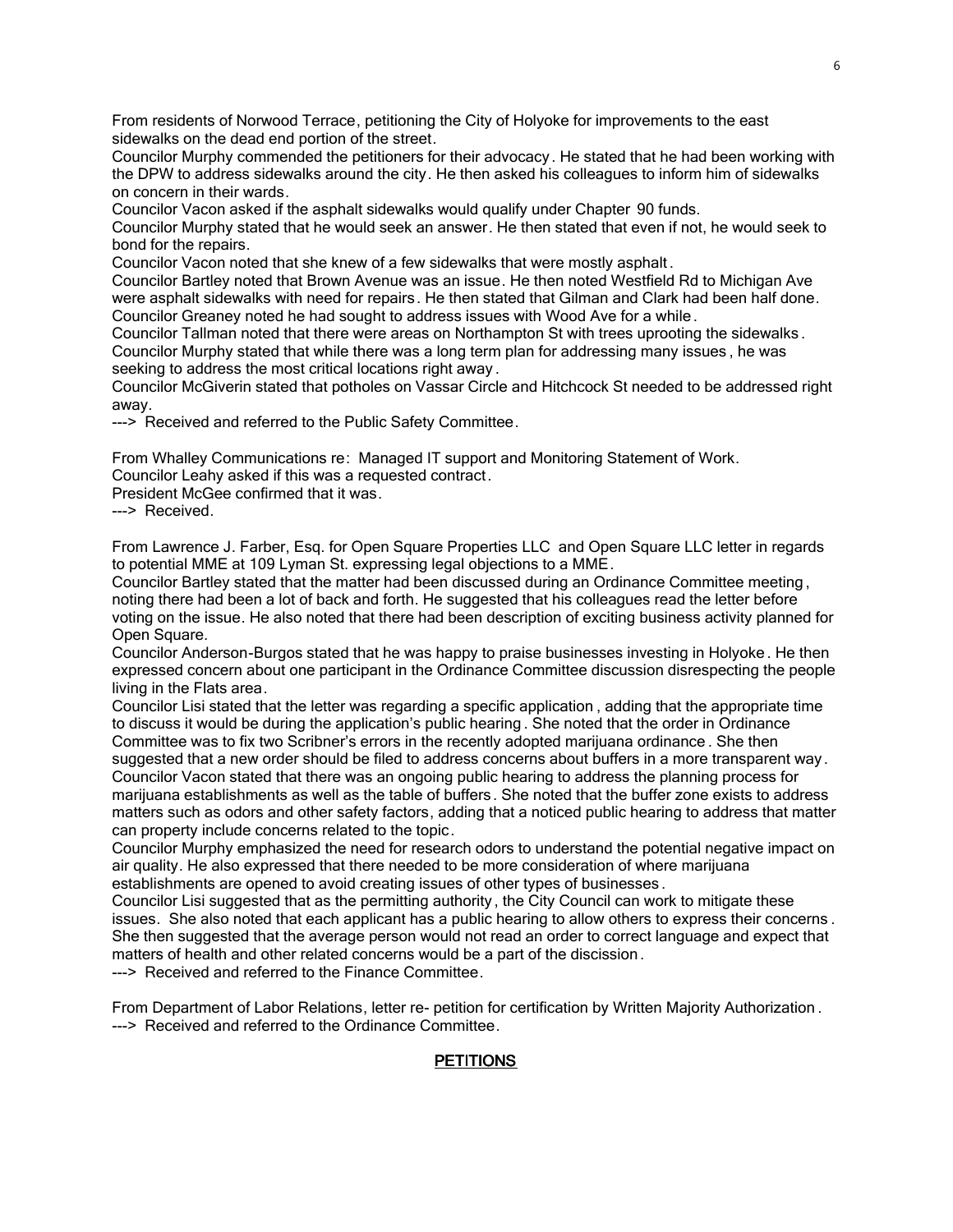(1:23:45)

Petition for a new second hand license at 50 Holyoke St. for GameStop #4391. ---> Received and referred to the Finance Committee.

## PRESIDENT'S REPORT

(1:24:00)

President McGee deferred to Councilor Bartley to provide an update on Holyoke Day at the Big E .

Councilor Bartley stated that the Big E would go forward with a salute to the Big E on September 21st. He noted that the event would be limited for the year. He then requested that any councilors or department heads contact him if they were seeking to participate. He recognized there would be a conflict with the preliminary election taking place the same day. He then noted that the event should return to its normal festivities in 2022.

President McGee stated that there would be a mayoral debate that Thursday, September 9th at 6:30 PM. He also stated that there would be an event to dedicate Marty Dunn Way in front of Francie's Tavern at the corner of Lyman and Maple Streets.

He congratulated Councilor Lisi for earning her Doctorate degree.

## REPORTS OF COMMITTEES

(1:27:40) President McGee implored the Council to package items when appropriate and refer items to committee without unnecessary debate.

Motion was made and seconded to suspend the necessary rules and take items 23A, 23C, 23D as a package

The Committee on Ordinance to whom was referred an order that no parking be allowed on Beaulieu St from the northeast intersection with Stebbins Street to a point 40 feet northerly have considered the same and Recommended that the order be adopted.

> Committee Members: Rebecca Lisi Juan . Anderson-Burgos Linda L. Vacon Terence Murphy Libby Hernandez

UNDER DISCUSSION:

Councilor Lisi stated there was a need for more clearance for truck deliveries .

---> Report of Committee received and the Ordinance passed its first reading.

The Ordinance passed its second reading.

The Ordinance was passed to be enrolled.

 The Committee has considered the same and find that it is truly and properly enrolled . Report of Enrollment received.

 The Ordinance was passed to be Ordained and Adopted on a call of the roll of the yeas and nays --Yeas 13--Nays 0--Absent 0.

The Committee on Ordinance to whom was referred an order that the no parking sign in front of 982 Hampden street be removed

have considered the same and Recommended that the order be adopted.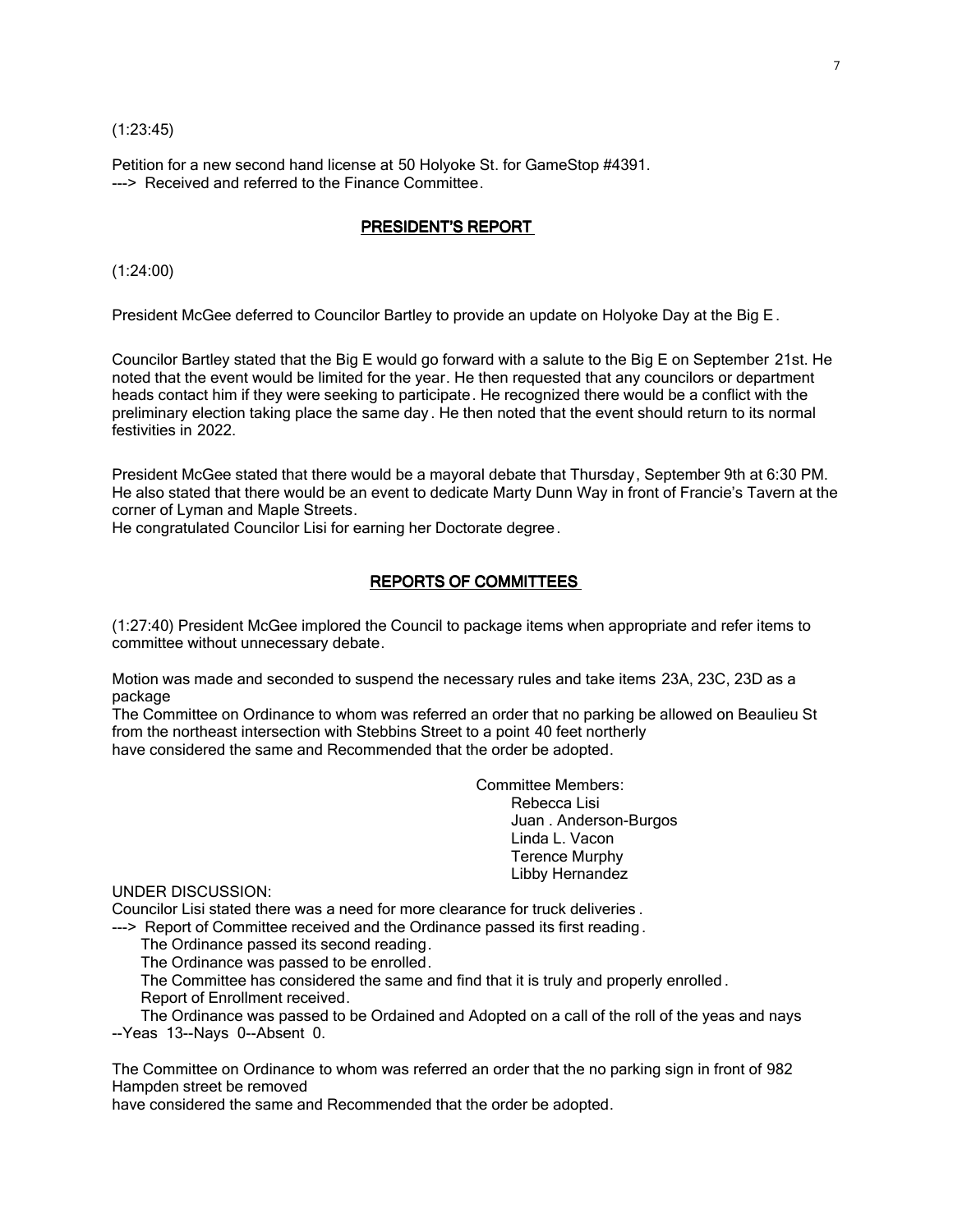Committee Members: Rebecca Lisi Juan . Anderson-Burgos Linda L. Vacon Terence Murphy Libby Hernandez

---> Report of Committee received and the Ordinance passed its first reading .

The Ordinance passed its second reading.

The Ordinance was passed to be enrolled.

 The Committee has considered the same and find that it is truly and properly enrolled . Report of Enrollment received.

 The Ordinance was passed to be Ordained and Adopted on a call of the roll of the yeas and nays --Yeas 13--Nays 0--Absent 0.

The Committee on Ordinance to whom was referred an order The "no parking" sign proximate to 282 Cabot St be moved north and relocated as close to the street corner near Locust St. as possible. Purpose: this would provide room for additional parking near the two care facilities in this neighborhood have considered the same and Recommended that the order be adopted according to the recommendation of the City Engineer. .

> Committee Members: Rebecca Lisi Juan . Anderson-Burgos Linda L. Vacon Terence Murphy Libby Hernandez

UNDER DISCUSSION:

List stated that signs were being removed on Hampden Street and on Cabot Street to gain addition parking in the areas.

---> Report of Committee received and the Ordinance passed its first reading.

The Ordinance passed its second reading.

The Ordinance was passed to be enrolled.

The Committee has considered the same and find that it is truly and properly enrolled .

Report of Enrollment received.

 The Ordinance was passed to be Ordained and Adopted on a call of the roll of the yeas and nays --Yeas 13--Nays 0--Absent 0.

The Committee on Ordinance to whom was referred an order that That city council thru the appropriate committee consider a drop & pick up for 2 parking spots for the van that will pick & drop off the participants that attend the Vcare Adult at the addresses 200-210 High Street This program serve a population of 60 and older and is necessary to assure their safety. Enclosed letter of company request. have considered the same and Recommended that the order be adopted.

> Committee Members: Rebecca Lisi Juan . Anderson-Burgos Linda L. Vacon Terence Murphy Libby Hernandez

UNDER DISCUSSION:

Councilor Lisi stated that the VCare center wanted to be able pick up and drop off elderly patients with mobility issues. She added that while their initial request was to eliminate two parking spots , they would remain metered with one pick up and drop off zone for one hour in the morning and one hour in the afternoon.

Councilor Murphy asked to clarify that the change was for one spot.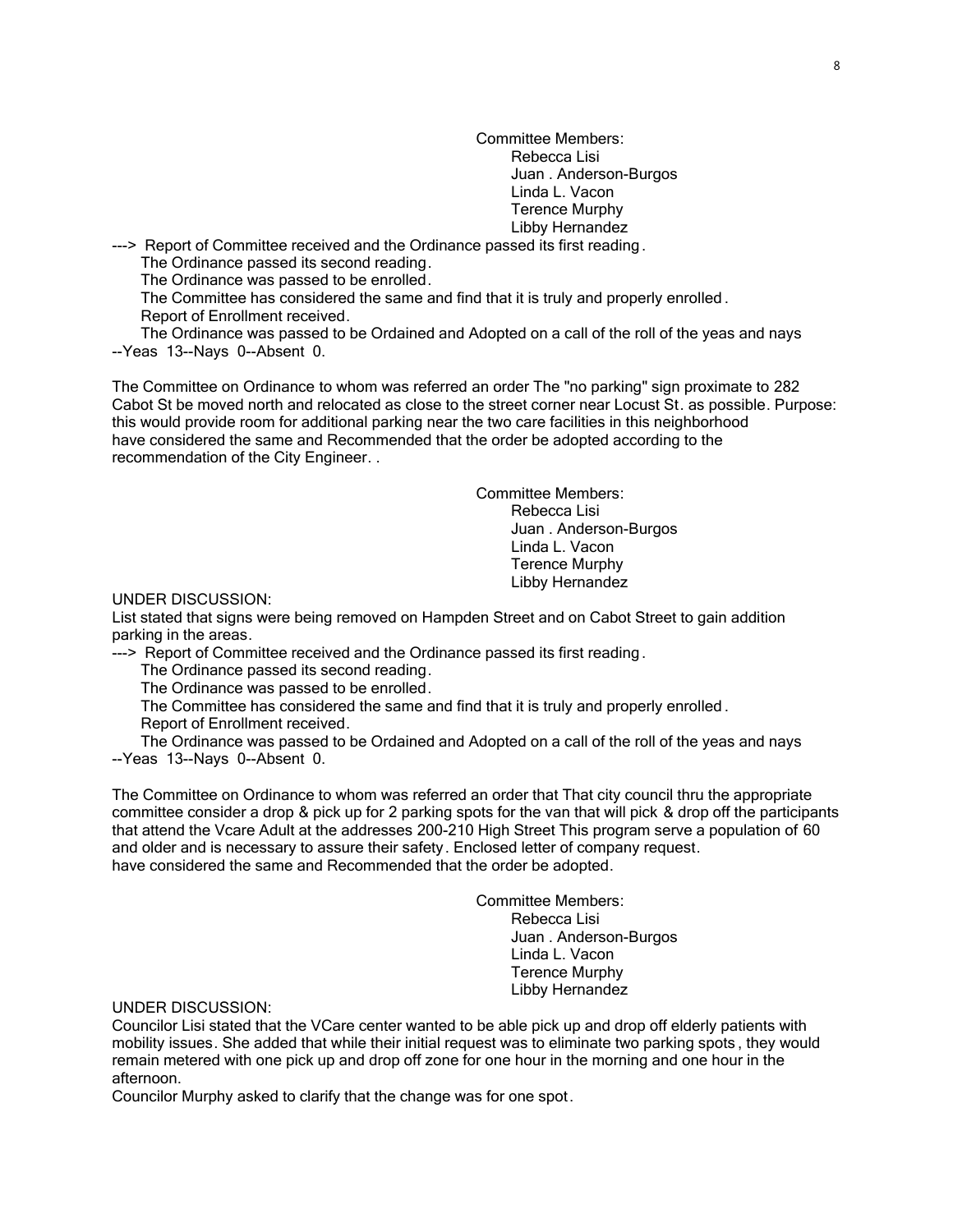Councilor Lisi confirmed that was accurate.

Councilor McGiverin asked if the legal form was available . He recognized the need and supported the effort to accommodate. He then noted that parking spots cannot be designated for anything other than loading and unloading for a limited time. He also noted that restaurants and retail stores in the area constantly need parking. He then asked for confirmation that it would be one spot for one hour in the morning and in the afternoon.

Motion was made and seconded to suspend the necessary rules to allow the Law Department to address the Council.

Councilor McGiverin clarified that M .G.L. states that parking spots cannot be designated for specific person or vehicle. He asked to clarify that anyone can use the space as pickup or drop-off spot. Atty Bissonnette confirmed that was accurate, noting that the City Engineer clarified the same point during the committee's discussion of the matter.

Councilor Murphy expressed concern for patients being dropped off and needing to make their way to the wheelchair ramp at the corner of the intersection. He also observed that vans are often in the space for around 10 minutes.

Councilor Bartley asked if the city would face liability if someone was to get hurt in a city -designated loading zone. He suggested that it should be tabled to seek a legal opinion. He then suggested it was an extraordinary measure to take for a business with off street parking available behind the building . Councilor Murphy recognized that a compromise had been made, reiterating his concern that it needs to

be safe.

Councilor Lisi asked to confirm that there was not a legal form .

President McGee confirmed that was accurate.

Motion was made and seconded to lay on the table and refer to the Law Department.

---> Report of Committee received and laid on the table.

The Committee on Ordinance to whom was referred an order Zone Change application from RO to DR for Gordon Alexander at 472, 474, 476 Appleton St (076-02-001) and (076-02-003) to expand allowed use to personal services as allowed in adjacent DR zone .

have considered the same and Recommended that the order be adopted.

Committee Members: Rebecca Lisi Juan . Anderson-Burgos Linda L. Vacon Terence Murphy Libby Hernandez

UNDER DISCUSSION:

Councilor Lisi stated that the request was to expand allowed uses, including personal services. She also noted it would not be a spot zone as it would be changing the shape of surrounding zones.

---> Report of Committee received and the Ordinance passed its first reading.

The Ordinance passed its second reading.

The Ordinance was passed to be enrolled.

 The Committee has considered the same and find that it is truly and properly enrolled . Report of Enrollment received.

 The Ordinance was passed to be Ordained and Adopted on a call of the roll of the yeas and nays --Yeas 12--Nays 0--Absent 1 (Murphy).

(1:43:30)

The Committee on Finance to whom was referred an order Settlement Agreement by and Between the City of Holyoke and the Holyoke Professional Supervisor Association have considered the same and Recommended that the order has been adopted.

> Committee Members: Joseph M. McGiverin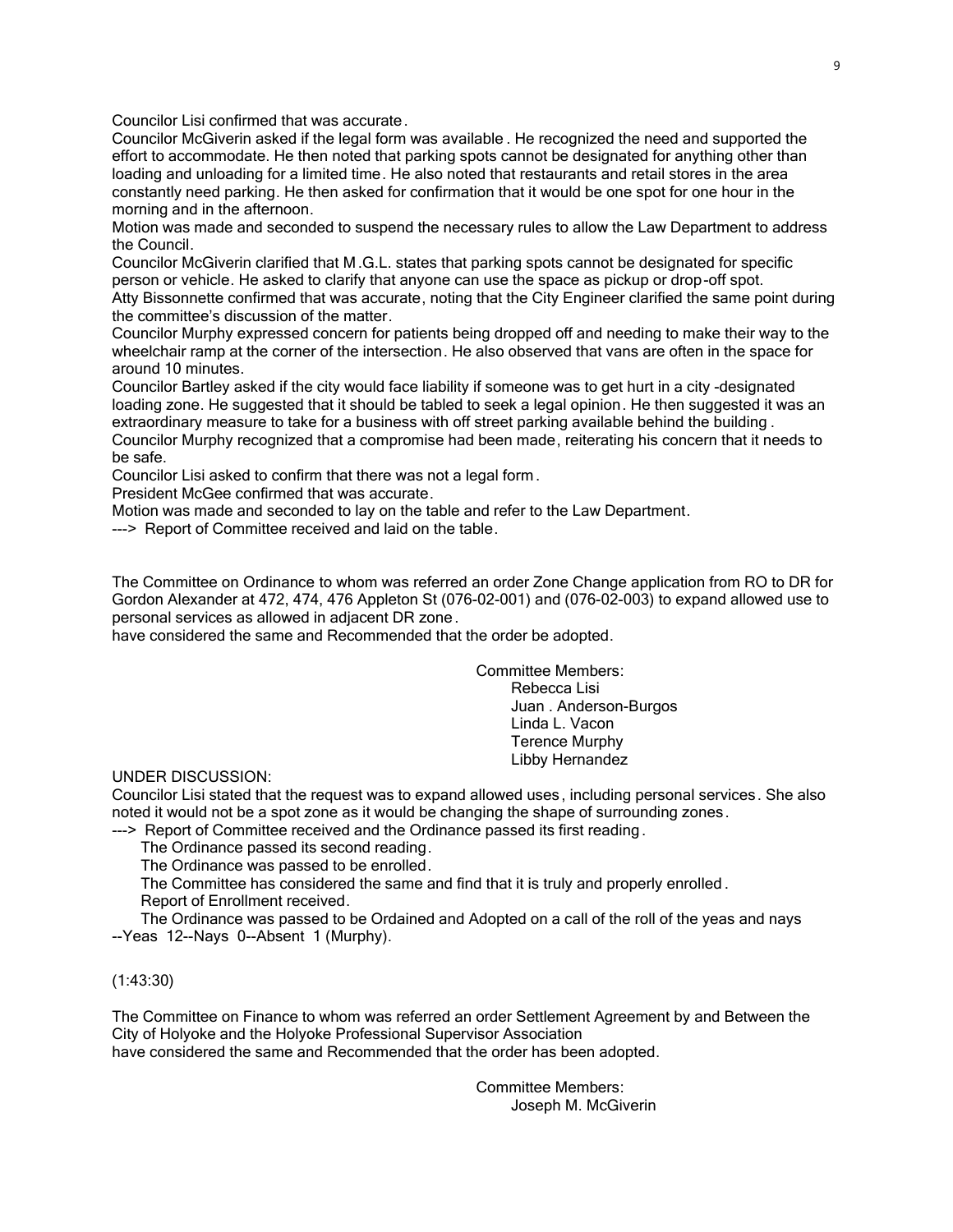Peter R. Tallman Michael J. Sullivan James M. Leahy David K. Bartley

## UNDER DISCUSSION:

Councilor McGiverin stated there had been questions on language. He stated that the main focus of the contract was a 2% cost of living increase (COLA), as well as changes for positions within the contract. He noted the funds were in the budget for the contract. He also stated that there had been an impression of positions being created, then clarifying that the positions had been discussed the previous year and budgeted for.

---> Report of Committee received and Adopted on a call of the roll of the yeas and nays --Yeas 12--Nays 0--Absent 0. Councilor Lisi did not vote or participate in discussion on this item .

The Committee on Finance to whom was referred an order that in accordance with M.G.L. Chapter 44 Sec. 53A, the City Council hereby accepts the provisions of the "DIVERTING JUVENILES AND EMERGING ADULTS FROM CRIMINAL JUSTICE SYSTEM INVOLVEMENT, \$50,000, NO MATCH " grant and authorizes the establishment of a Fund or other method appropriate for the accounting of the receipts and expenditures of all resources associated with the administration of said grant have considered the same and Recommended that the order has been adopted.

> Committee Members: Joseph M. McGiverin Peter R. Tallman Michael J. Sullivan James M. Leahy

> > David K. Bartley

#### UNDER DISCUSSION:

Councilor McGiverin stated that the grant was to support a diversion program through the probation office for juveniles. He also noted that Councilor Leahy disclosed he was on the board for the Boys & Girls Club, noting that it would be receiving \$42,000 of the grant for the purpose of working with the Police Department and the Juvenile Court.

---> Report of Committee passed two readings and Adopted on a call of the roll of the yeas and nays --Yeas 13--Nays 0--Absent 0.

The Committee on Finance to whom was referred an order that in accordance with M.G.L. Chapter 44 Sec. 53A, the City Council hereby accepts the provisions of the "FY20 MUNICIPAL VULNERABILITY PREPAREDNESS (MVP) - THE NATURE CONSERVANCY MATCH INCREASE, \$22,097.50 " grant and authorizes the establishment of a Fund or other method appropriate for the accounting of the receipts and expenditures of all resources associated with the administration of said grant . have considered the same and Recommended that the order has been adopted.

> Committee Members: Joseph M. McGiverin Peter R. Tallman Michael J. Sullivan James M. Leahy David K. Bartley

## UNDER DISCUSSION:

Councilor McGiverin stated that this would be an increase for a larger grant . He also stated it would allow the city to do more work on landscaping for the collection of storm water at the Library's parking . Councilor Tallman noted that a larger amount had already been approved to help with the Holyoke Public School system.

---> Report of Committee passed two readings and Adopted on a call of the roll of the yeas and nays --Yeas 13--Nays 0--Absent 0.

Motion was made and seconded to suspend the necessary rules and take items 24D & 24 E as a package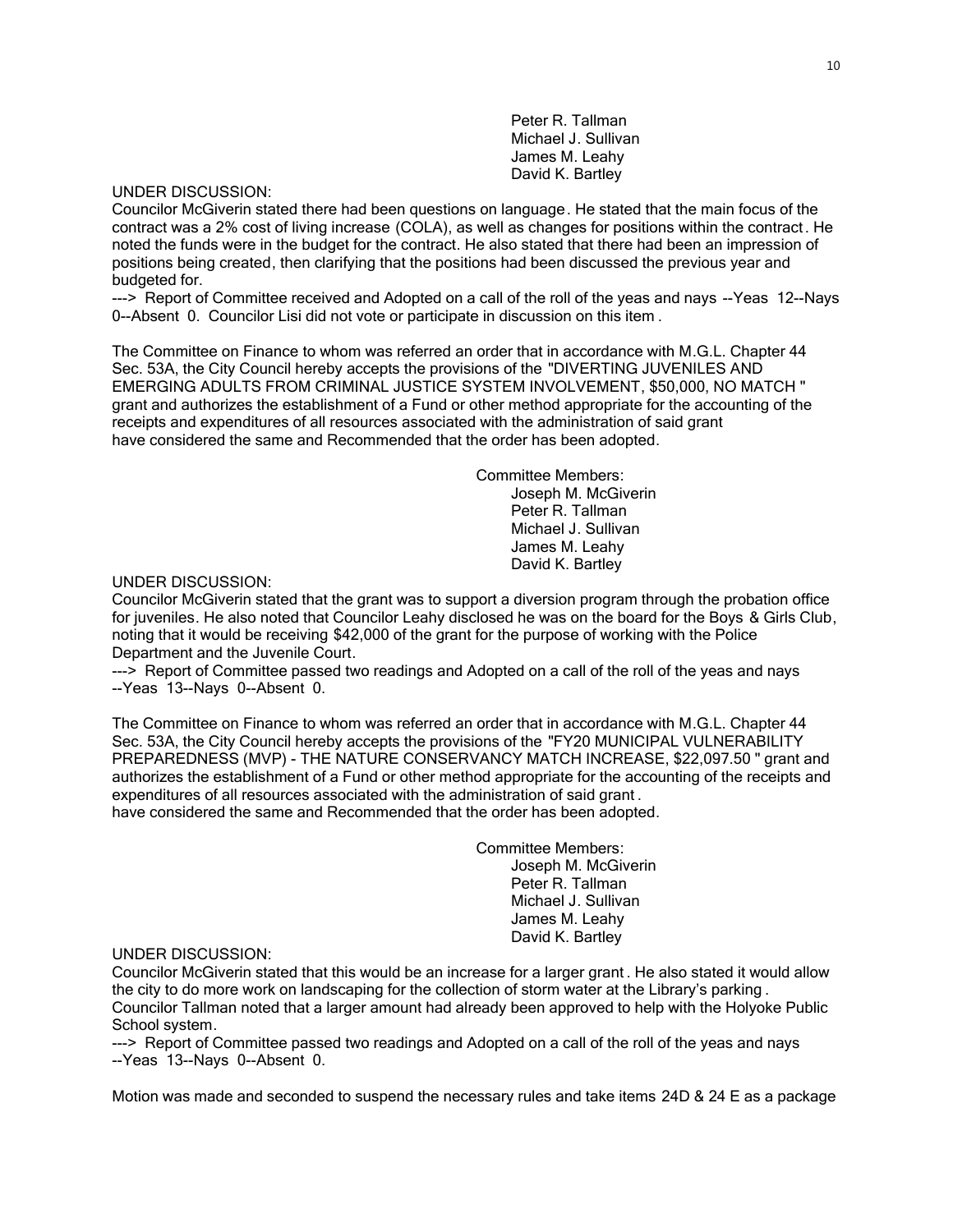The Committee on Finance to whom was referred an order that in accordance with M.G.L. Chapter 44 Sec. 53A, the City Council hereby accepts the provisions of the "FY2022 STATE 911 DEPARTMENT SUPPORT AND INCENTIVE GRANT, \$246,443, NO MATCH " grant and authorizes the establishment of a Fund or other method appropriate for the accounting of the receipts and expenditures of all resources associated with the administration of said grant

have considered the same and Recommended that the order has been adopted.

Committee Members: Joseph M. McGiverin Peter R. Tallman Michael J. Sullivan James M. Leahy David K. Bartley

---> Report of Committee passed two readings and Adopted on a call of the roll of the yeas and nays --Yeas 13--Nays 0--Absent 0.

The Committee on Finance to whom was referred an order that in accordance with M.G.L. Chapter 44 Sec. 53A, the City Council hereby accepts the provisions of the "FY2022 STATE 911 DEPARTMENT TRAINING GRANT, \$17,900, NO MATCH " grant and authorizes the establishment of a Fund or other method appropriate for the accounting of the receipts and expenditures of all resources associated with the administration of said grant

have considered the same and Recommended that the order has been adopted.

Committee Members: Joseph M. McGiverin Peter R. Tallman Michael J. Sullivan James M. Leahy David K. Bartley

## UNDER DISCUSSION:

Councilor McGiverin stated that the training grant was to cover costs associated with the certification and annual recertification of 911 dispatchers. He then stated the support and incentive grant was to cover salaries for dispatchers, noting that they have to put the funds into the budget prior to reimbursement. ---> Report of Committee passed two readings and Adopted on a call of the roll of the yeas and nays --Yeas 13--Nays 0--Absent 0.

The Committee on Finance to whom was referred an order that in accordance with M.G.L. Chapter 44 Sec. 53A, the City Council hereby accepts the provisions of the "GREEN COMMUNITIES COMPETITIVE GRANT, \$195,603, NO MATCH " grant and authorizes the establishment of a Fund or other method appropriate for the accounting of the receipts and expenditures of all resources associated with the administration of said grant

have considered the same and Recommended that the order has been adopted.

Committee Members: Joseph M. McGiverin Peter R. Tallman Michael J. Sullivan James M. Leahy David K. Bartley

## UNDER DISCUSSION:

Councilor McGiverin stated that the purpose was to upgrade municipal systems for the purpose of energy conservation. He added that it would be a 20% estimated energy conservation with a savings of \$22,000 at Councilor Sullivan School.

---> Report of Committee passed two readings and Adopted on a call of the roll of the yeas and nays --Yeas 13--Nays 0--Absent 0.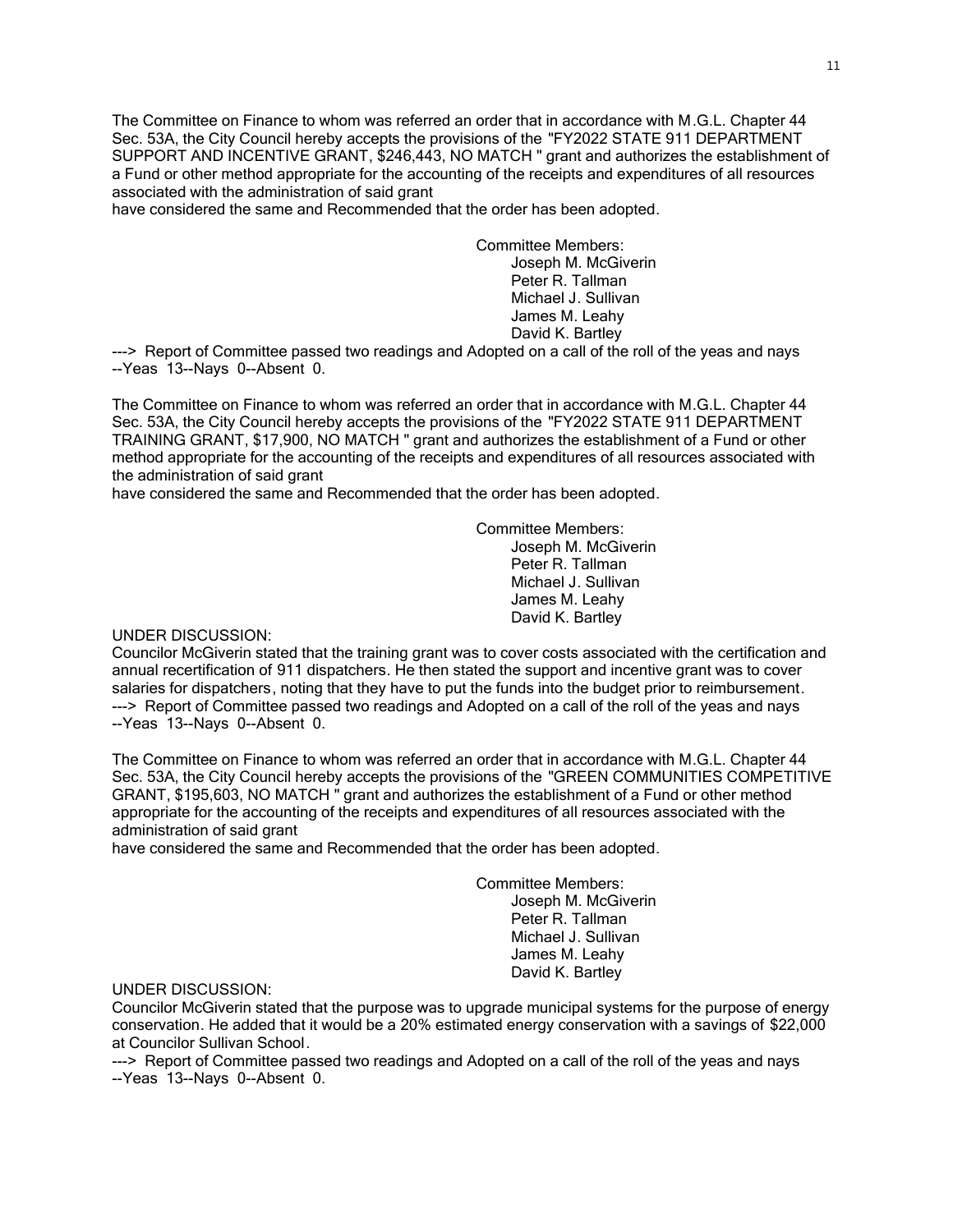The Committee on Finance to whom was referred an order That in order to reduce interest costs, the Treasurer, with the approval of the Mayor, is authorized to issue refunding bonds, at one time or from time to time, pursuant to G.L. c. 44, §21A, or pursuant to any other enabling authority, to refund all or any portion of the Town's general obligation bonds outstanding as of the date of adoption of this order, and that the proceeds of any refunding bonds issued pursuant to this vote shall be used to pay the principal , redemption premium and interest on the bonds of the Town to be refunded, and costs of issuance of the refunding bonds; and that the Mayor and the Treasurer are each authorized to execute such documents as may be necessary or desirable to carry out this transaction , including one or more refunding trust agreements with a bank or trust company.

Further Ordered: That the City Treasurer is authorized to file an application with The Commonwealth of Massachusetts' Municipal Finance Oversight Board to qualify under G .L. c. 44A any and all bonds or notes of the City authorized by this vote, and to provide such information and execute such documents as the Municipal Finance Oversight Board of The Commonwealth of Massachusetts may require have considered the same and Recommended that the order has been adopted.

> Committee Members: Joseph M. McGiverin Peter R. Tallman Michael J. Sullivan James M. Leahy David K. Bartley

UNDER DISCUSSION:

Councilor McGiverin noted that an identical vote had been taken in 2012. He then stated that it would allow the Treasurer, with the approval of the Mayor, to look for better interest rates on the debt held by the city.

---> Report of Committee received and Adopted on a call of the roll of the yeas and nays --Yeas 13--Nays 0--Absent 0.

The Committee on Finance to whom was referred an order that the amount of FOUR THOUSAND SEVEN HUNDRED FIFTY THREE AND 50/100 Dollars (\$4,753.50) be authorized from the CITY SOLICITOR Department's SPECIAL COUNSEL (11512-53010) appropriation in fiscal year 2022 for services rendered in fiscal year 2021 which were unencumbered at the 2021 fiscal year end.

have considered the same and Recommended that the order has been adopted.

Committee Members: Joseph M. McGiverin Peter R. Tallman Michael J. Sullivan James M. Leahy David K. Bartley

UNDER DISCUSSION:

Councilor McGiverin stated that the current City Solicitor inherited two expenditures . He stated that the funds were in a line item to cover the expenses, and the City Auditor confirmed the legitimacy of the invoices.

---> Report of Committee passed two readings and Adopted on a call of the roll of the yeas and nays --Yeas 13--Nays 0--Absent 0.

The Committee on Finance to whom was referred an order that the amount of ONE HUNDRED NINETY SEVEN THOUSAND NINE HUNDRED TWENTY SEVEN AND 69/100 Dollars (\$197,927.69) be authorized from the DEPARTMENT OF PUBLIC WORKS Department's VARIOUS (-) appropriation in fiscal year 2022 for services rendered in fiscal year 2021 which were unencumbered at the 2021 fiscal year end.

have considered the same and Recommended that the order has been adopted.

Committee Members: Joseph M. McGiverin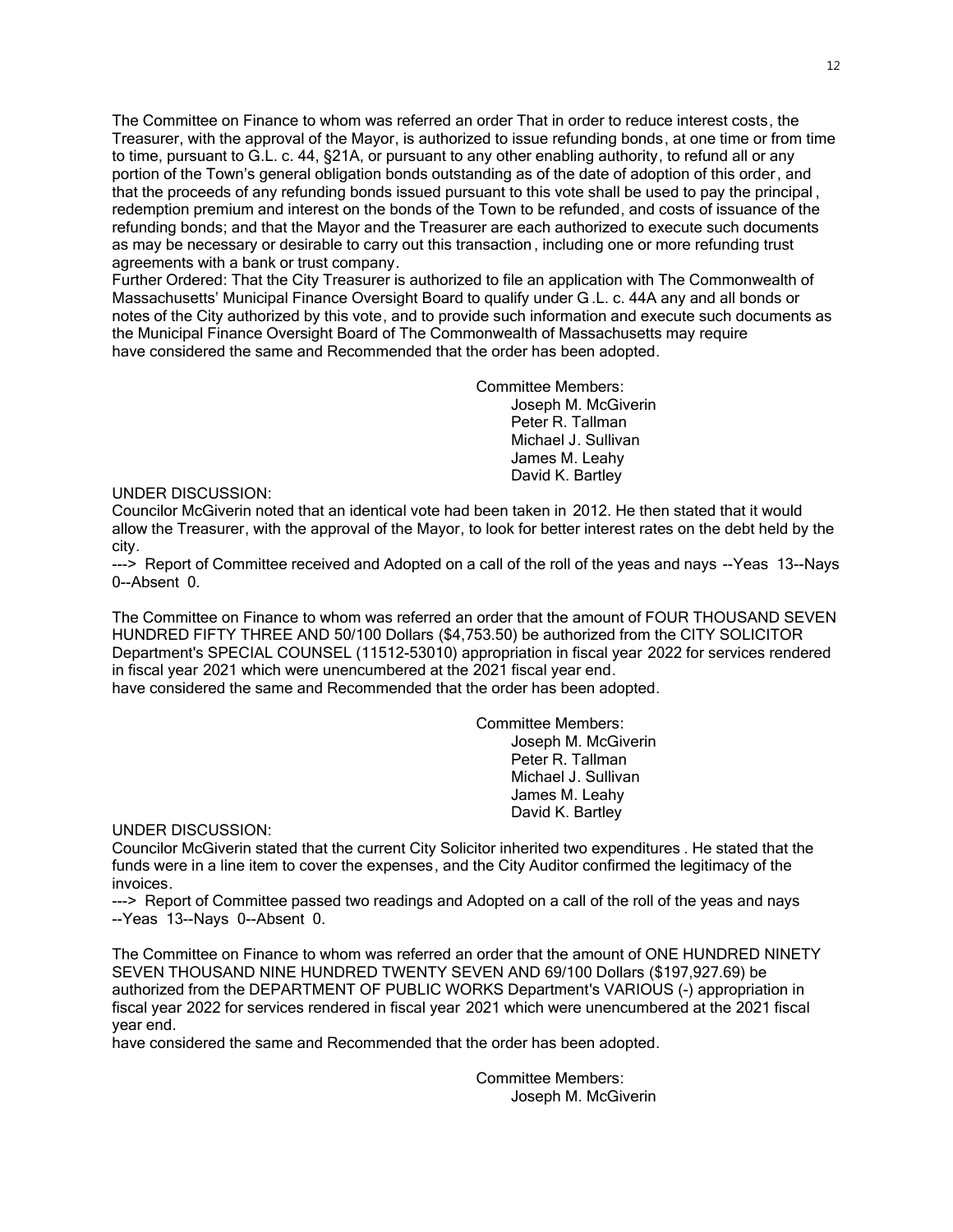Peter R. Tallman Michael J. Sullivan James M. Leahy David K. Bartley

## UNDER DISCUSSION:

Councilor McGiverin stated that the one vote was to cover several invoices from the prior fiscal year . He noted that the DPW Superintendent discussed the reasoning behind the delayed payments, noting he had sought to find ways to transfer from different line items in his budget. He also emphasized it was made clear to the DPW Superintendent that the bills need to be paid in a timelier fashion . He also noted the department would seek to fill the Assistant Superintendent to help delegate some of the departmental responsibilities.

Councilor Vacon asked where the funds would be coming from.

Councilor McGiverin stated they would come from same line items as they would have come if they had been paid during the previous year. He also stated that the department expected the bills to create budgetary issues during the remainder of the fiscal year.

Councilor Bartley emphasized the this had been a major mistake. He then expressed his expectation that the department would be requesting a salary increase in the next budget.

Councilor Murphy stated that he had engaged in a serious conversation with the Mr. McManus emphasizing that this kind of mistake cannot happen. He also noted the importance of respecting the businesses that needed to be paid.

Councilor Tallman expressed his expectation that Mr. McManus understands that the bills got out of hand. He also expressed an expectation that the funds will have an impact on the budget.

---> Report of Committee passed two readings and Adopted on a call of the roll of the yeas and nays --Yeas 13--Nays 0--Absent 0.

Motion was made and seconded to suspend the necessary rules and take items 24J & 24N as a package The Committee on Finance to whom was referred an order that the amount of ONE THOUSAND THREE HUNDRED EIGHTY AND 00/100 Dollars (\$1,380.00) be authorized from the PERSONNEL Department's PROFESSIONAL SERVICES-EMPLOYEE TRAINING (11522-53010) appropriation in fiscal year 2022 for services rendered in fiscal year 2021 which were unencumbered at the 2021 fiscal year end have considered the same and Recommended that the order has been adopted.

> Committee Members: Joseph M. McGiverin Peter R. Tallman Michael J. Sullivan James M. Leahy David K. Bartley

UNDER DISCUSSION:

Councilor McGiverin stated that the new Personnel Director , Sheila Biermann, had inherited an invoice from 2019 for a training bill.

---> Report of Committee passed two readings and Adopted on a call of the roll of the yeas and nays --Yeas 11--Nays 0--Absent 2 (Leahy, Lebron-Martinez).

The Committee on Finance to whom was referred an order that there be and is hereby appropriated by transfer in the fiscal year 2022, ONE THOUSAND FIFTY DOLLARS AND 00/100 Dollars (\$1,050.00) as follows: FROM: 11211-51103 AIDE TO MAYOR \$1,050.00| TOTAL: \$1,050.00 TO: 11521-51201 LABOR SERVICES DIRECTOR \$1,050.00 TOTAL: \$1,050.00 have considered the same and Recommended that the order has been adopted.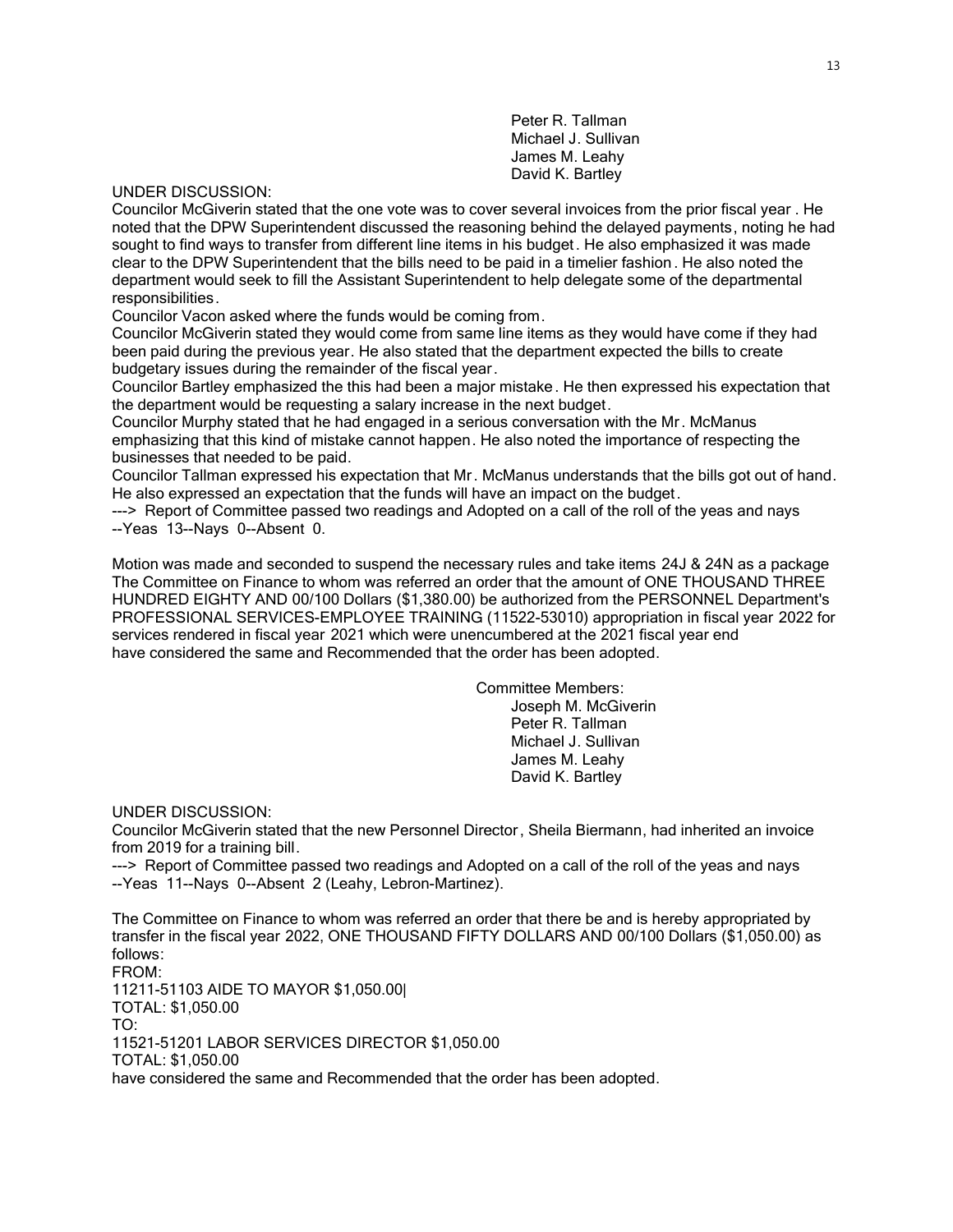Committee Members: Joseph M. McGiverin Peter R. Tallman Michael J. Sullivan James M. Leahy David K. Bartley

## UNDER DISCUSSION:

Councilor McGiverin stated that the transfer was to cover an expense that should have been funded for the current budget but had been cut due to not having been sure what the line item was. ---> Report of Committee passed two readings and Adopted on a call of the roll of the yeas and nays --Yeas 11--Nays 0--Absent 2 (Leahy, Lebron-Martinez).

The Committee on Finance to whom was referred an order That the City Council approve the expense of the FY2021 Holyoke Share-ValleyBike Administration in the amount of \$9,610.00 to be paid from the TNC-Rideshare receipts reserved for appropriation fund #2601

have considered the same and Recommended that the order has been adopted.

Committee Members: Joseph M. McGiverin Peter R. Tallman Michael J. Sullivan James M. Leahy David K. Bartley

## UNDER DISCUSSION:

Councilor McGiverin stated that the MOU adopted by the city in 2020 had an administrative fee, adding that the state had been paying it at the time. He then noted that the city has 12 station. He then stated that the expenses would be paid through the revenue collected by the program, noting that the fund currently had \$43,142.

---> Report of Committee passed two readings and Adopted on a call of the roll of the yeas and nays --Yeas 11--Nays 0--Absent 2 (Leahy, Lebron-Martinez).

The Committee on Finance to whom was referred an order that there be and is hereby appropriated by transfer in the fiscal year 2022, FIVE THOUSAND DOLLARS AND 00/100 Dollars (\$5,000.00) as follows: FROM:

11211-51103 AIDE TO MAYOR \$5,000.00 TOTAL: \$5,000.00 TO: 11211-51102 EXECUTIVE ASSISTANT TO MAYOR \$5,000.00 TOTAL: \$5,000.00 have considered the same and Recommended that the order has been adopted.

> Committee Members: Joseph M. McGiverin Peter R. Tallman Michael J. Sullivan James M. Leahy David K. Bartley

## UNDER DISCUSSION:

Councilor McGiverin stated the surplus was due to extra funds in the line item as the aide had left . He also noted that the executive assistant had not received a raise in a while . He also stated that it would increase the salary from \$44,392 to \$49,392, adding that it would remain under the maximum for position's salary . Councilor Vacon asked to clarify that the transfer was within the budget but had not been budgeted for that line item.

Councilor Murphy stated that the office had three people, reduced to two before he took over, and that one remained. He stated that the person in the job had been doing the work of three people. He also noted that there had not been a salary increase in 6-6 years.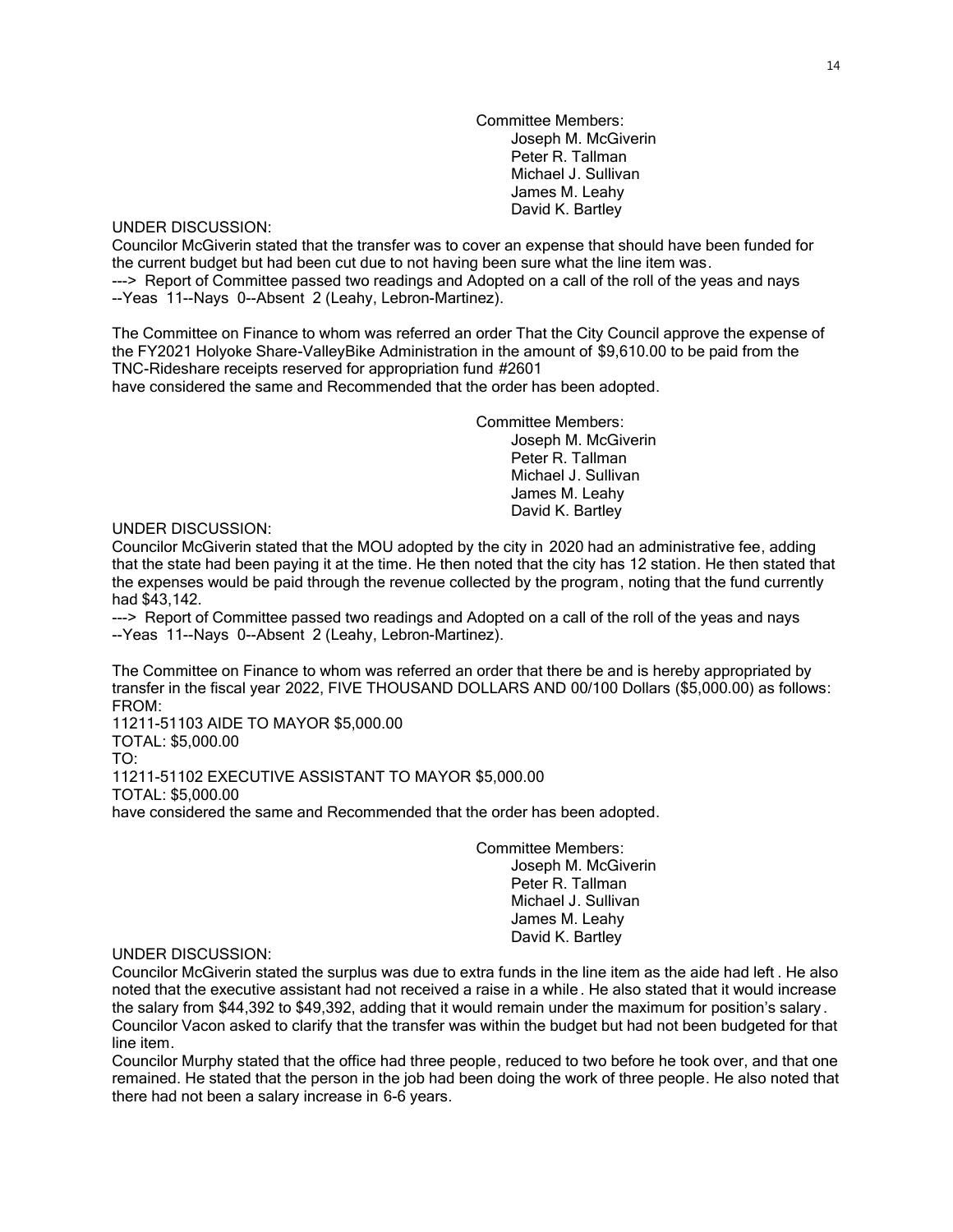Councilor Vacon asked if she was being moved into a different position . Councilor Murphy clarified that the position had a salary range allowing for the raise . ---> Report of Committee passed two readings and Adopted on a call of the roll of the yeas and nays --Yeas 12--Nays 0--Absent 1 (Lebron-Martinez).

The Committee on Finance to whom was referred an order that there be and is hereby appropriated by transfer in the fiscal year 2022, ONE HUNDRED SIXTY FOUR THOUSAND NINE HUNDRED EIGHTY THREE AND 00/100 Dollars (\$164,983.00) as follows: FROM: 16101-51103 REFERENCE LIBRARIAN \$90,487.00 16101-51110 REFERENCE LIBRARY ASST EVENINGS 74,496.00 TOTAL: \$164,983.00 TO: 16101-51115 COLLECTION DEVELOPMENT LIBRARIAN \$38,610.00 16101-51109 ARCHIVIST 38,380.00 16101-51107 LIBRARY ASSISTANT 20,789.00 16101-51101 LIBRARY DIRECTOR 242.00 16101-51105 CATALOGER 139.00 16101-51400 LONGEVITY 150.00 16101-51102 REFERENCE LIBRARY ASSISTANT 29,674.00 16101-51104 CHILDREN'S LIBRARIAN 35,064.00 16101-51108 CUSTODIAN 1,740.00 16101-51113 ASSISTANT DIRECTOR 195.00 TOTAL: \$164,983.00 have considered the same and Recommended that the order has been adopted.

> Committee Members: Joseph M. McGiverin Peter R. Tallman Michael J. Sullivan James M. Leahy

UNDER DISCUSSION:

Councilor McGiverin stated that budget had been adopted prior to passage of the new salary schedule that provided increases. He noted there had been job description changes as a result of the new schedule.

Councilor Vacon asked what the library hours were.

Councilor McGiverin stated that 8:30 AM - 4 PM and 4 PM - 8:30 were two different shifts.

Councilor Murphy clarified that evening hours had begun that day.

---> Report of Committee passed two readings and Adopted on a call of the roll of the yeas and nays --Yeas 12--Nays 0--Absent 1 (Lebron-Martinez).

The Committee on Finance to whom was referred an order that the finance committee meet with representatives from Whalley Computer Associates to review both the costs and impacts on the computer services provided to the city

have considered the same and Recommended that the order has been complied with.

Committee Members: Joseph M. McGiverin Peter R. Tallman Michael J. Sullivan James M. Leahy David K. Bartley

UNDER DISCUSSION:

Councilor McGiverin stated that Whalley described two areas that they service the city . He then stated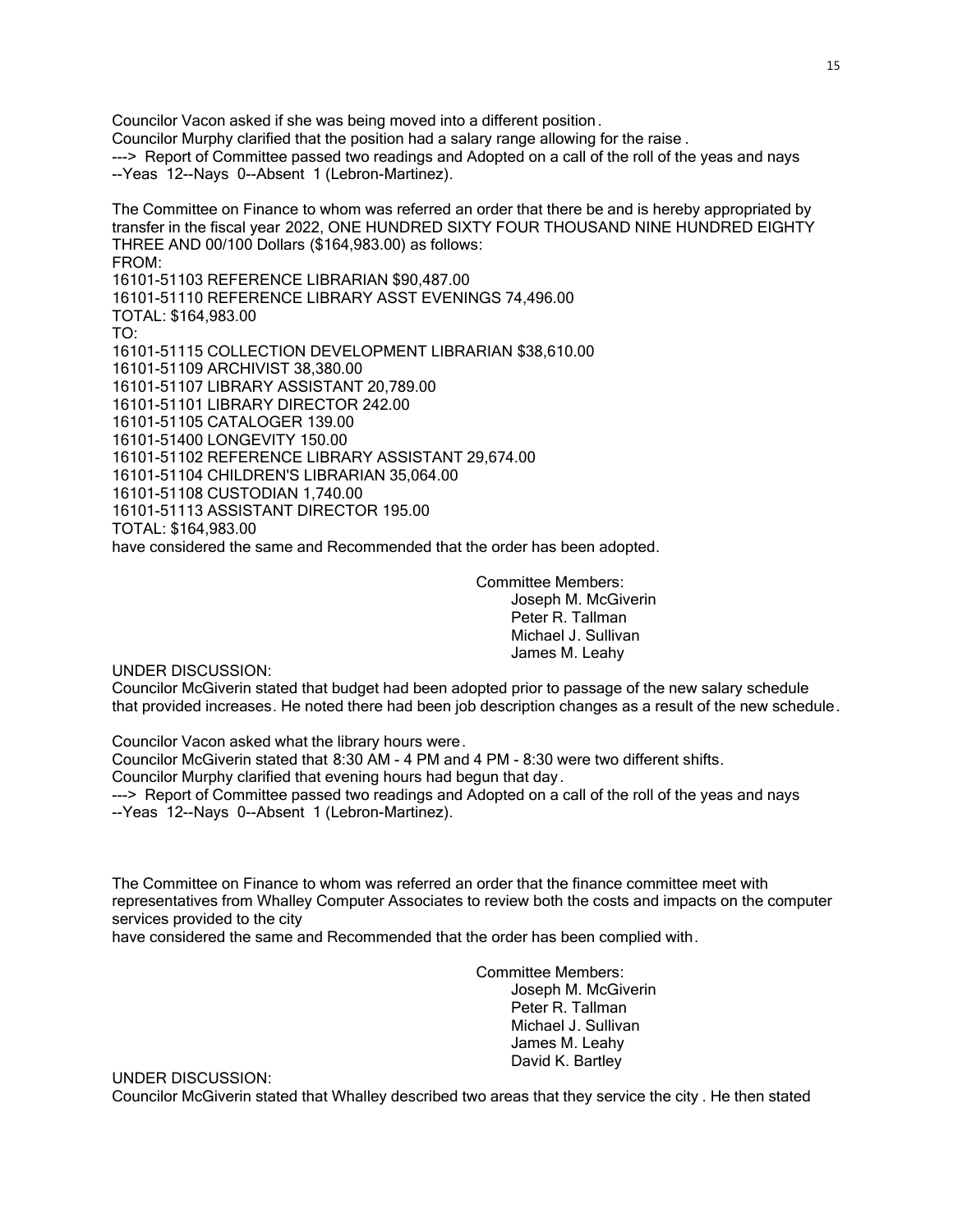that they service the Police Department with data collection through the computer system line item . He also stated that they service the city through computer consulting services . He added that they offer 24/7 remote staff for departments to reach. He stated they also offer a full time person on City Hall premises . Councilor Leahy stated that it had been interesting to learn that their contract with Whalley was on a month to month basis, at a rate of \$30,160 per month. He also noted they offer antivirus service, a dedicated person for the Police Department, and two on site engineers. He also noted that a different company hosts the city's website.

Councilor Tallman emphasized the value of speaking with Whalley , and of learning about the support they offer. He also noted the high cost was worth the cybersecurity protections that come with the service . ---> Report of Committee received and recommendation adopted.

## (2:24:55)

The Committee on Public Safety to whom was referred an order To invite the Chief of Police to discuss the plan that the department has in place in case there is any domestic terrorism in our City and if there are any changes to the current plan that were prompted since the attack on Capital Hill , this past 1/6/2021. have considered the same and Recommended that the order has been complied with.

> Committee Members: Terence Murphy Joseph M. McGiverin Todd McGee

## UNDER DISCUSSION:

Councilor Murphy stated that the Police Chief explained he was part of a regional and federal task force to monitor and assess the legitimacy of threats, and to respond if necessary.

Councilor Greaney asked for the committee's plan to address an order to discuss the pros and cons of marijuana use.

Councilor Murphy stated that the local hospitals needed more time to develop a plan for presentation as well as to focus their efforts on response to Covid.

---> Report of Committee received and recommendation adopted.

The Committee on Development and Governmental Relations to whom was referred an order Proposals and recommendations for the American Rescue Plan Act

have considered the same and Recommended that the order be adopted.

Committee Members: David K. Bartley Michael J. Sullivan Peter R. Tallman Howard B Greaney, Jr. Gladys Lebron-Martinez

## UNDER DISCUSSION:

Councilor Bartley stated that the spreadsheet of proposals and recommendations had been worked through with a lot of compromise. He also noted that they had sought the Mayor's recommendations. He recognized that there were tough decisions to make, adding that he had many concerns with the Mayor's recommendations and noting many cuts made to programs that the committee had voted to support. He then asked the Mayor to reconsider his recommendations.

Councilor Murphy stated that the city would be receiving an additional \$3.8 million, adding that he would engage in the same process for allocating those funds between any new proposals and those that had already been considered but not funded. He stated that he prioritized infrastructure in his

recommendation. He noted that an allocation to the Springdale Pond sewer separation would save money in the sewer account, as well as reducing the capital expenditure needs in the future. He also noted that he maintained investment in sewer system rehab and municipal buildings . He then stated that increases to housing proposals had been due to the potential of new home construction to begin that fall. He then stated that he was expecting to receive recommendations from the Citizens Advisory Committee for the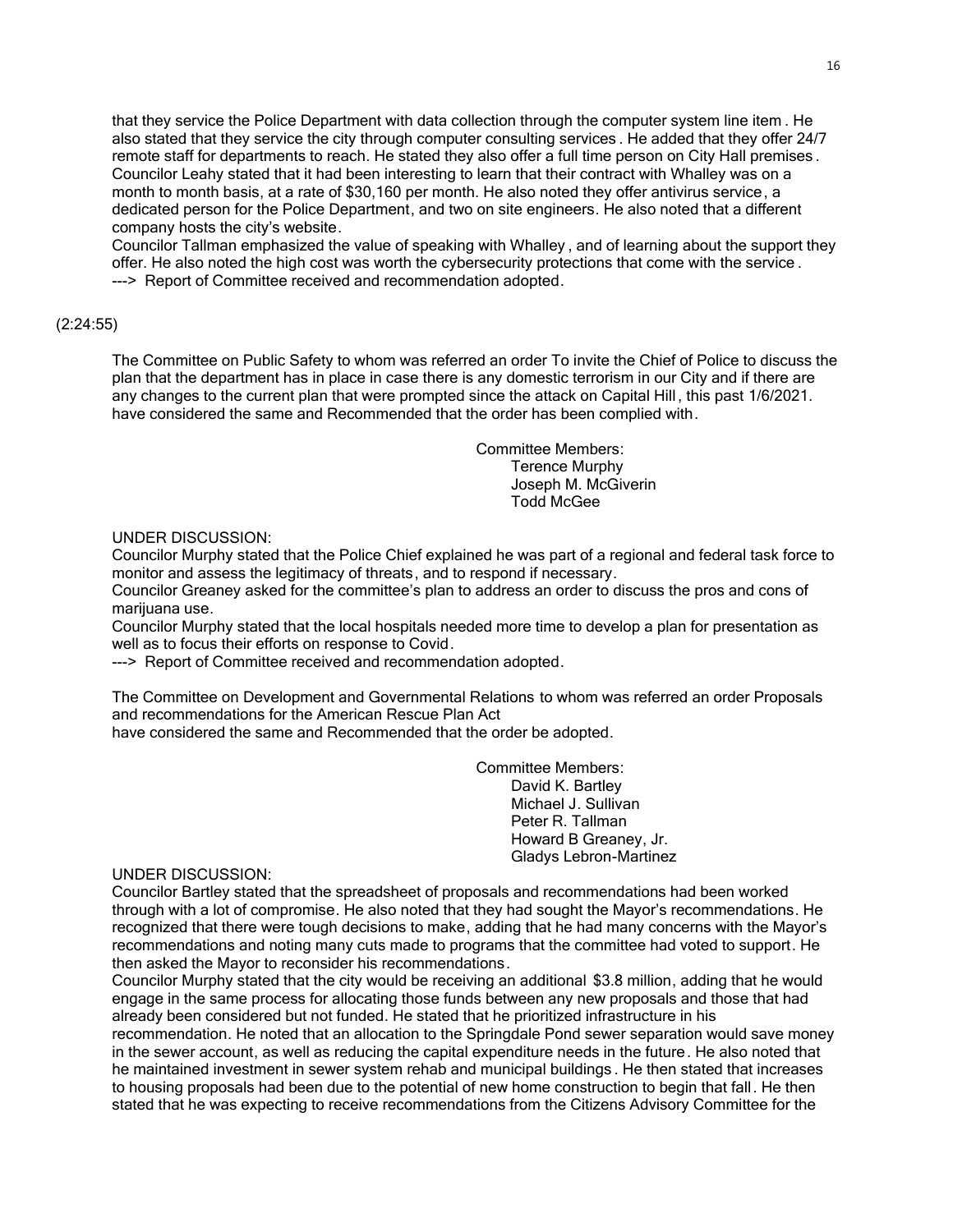extra \$3.8 million in October.

Councilor Greaney expressed his support for the Boys & Girls Club, noting the importance of supporting the youth as the future of the city.

Councilor McGiverin expressed support for the committee's recommendations . He then emphasized the importance of the allocation for lost revenue replacement. He stated that the guidelines for the program had fallen short of what should be allowed. He also asked for support of additional infrastructure projects in the next round of funding to reduce future capital expenses.

Councilor Leahy commended the work involved to make the recommendations. He then emphasized the need to offer more support for the Water Department's needed capital expenses for repairs and updating. He also expressed support for the benefit of the Boys & Girls Club, as well as Providence Ministries and the Homework House.

Councilor Vacon commended increases to infrastructure projects . She then noted that the balance sheet Holyoke Housing Authority (HHA) had a robust balance sheet, noting that the Water Department had faced many cuts over the years.

Councilor Bartley expressed concern that \$1.3 million was being allocated to HHA for construction of 8 houses. He also noted that the committee had recommended allocations to infrastructure projects as well as votes and compromises on support for many of the other programs. He also noted that HHA has had enough funds to transfer from their budget for investment in MMDT while paying relatively little in taxes to the city. He also expressed frustration that the Mayor's recommendations and the information about expected additional funding had just been communicated to the Council that afternoon.

Councilor McGiverin stated that the federal government had repeatedly changed formulas and deadlines for every funding program they had initiated due to the Covid pandemic. He reminded the body that he had suggested reserving some funds in preparation of a likely change to the formula of the ARPA funds that could allow more to go to be allocated to lost revenue replacement for city services .

Councilor Sullivan questioned allocating extra funded for houses , noting that HHA had alternative sources of funds available to them. He then noted that sewer infrastructure had an impact on neighborhoods all over the city for generations. He suggested directing more towards the issue. He also noted the impact on future sewer rate increases.

Councilor Murphy stated that he had intended to hold off on providing his own recommendations because more information was expected. He noted that he had only learned of the additional funding becoming available prior to the previous weekend. He also noted that Holyoke had the most open process of communities in the region.

President McGee emphasized that a great deal of work had been done by many people on a matter that constantly evolves. He also noted that there had been \$80 million in requests for worthy proposals with \$14.9 million to allocate. He then implored the members to respect the work and time many had put into making difficult decisions with the ARPA allocations .

Councilor Anderson-Burgos commended Acting mayor Councilor Murphy for his work in the process . He then asked everyone to consider that the pandemic has had an effect on the way people behave, also asking that people be more patient and avoid personally attacking others.

Councilor Greaney stated that people have priorities that they advocate for in various ways , adding that he did not believe anyone was intentionally attacking anyone else .

---> Report of Committee received and recommendation adopted.

## ORDERS AND TRANSFERS

(3:00:55)

President McGee reiterated that matter going to committee should be referred without debate.

SULLIVAN Ordered, that Ordered that the City Council approve funding of \$18,000 in CPA funding for a Small Grant program. This would allow for up to 6 or more small grants, none to exceed \$3,000. Councilor Sullivan stated that the same grant had been approved the previous year, adding that \$12,000 remained. He also noted the programs that had been funded had been successful.

---> Passed two readings and Adopted on a call of the roll of the yeas and nays --Yeas 12--Nays 0--Absent 1 (Lebron-Martinez).

VACON Ordered, that a legal opinion be provided that clarifies if a deed issued in the 1960's for map 190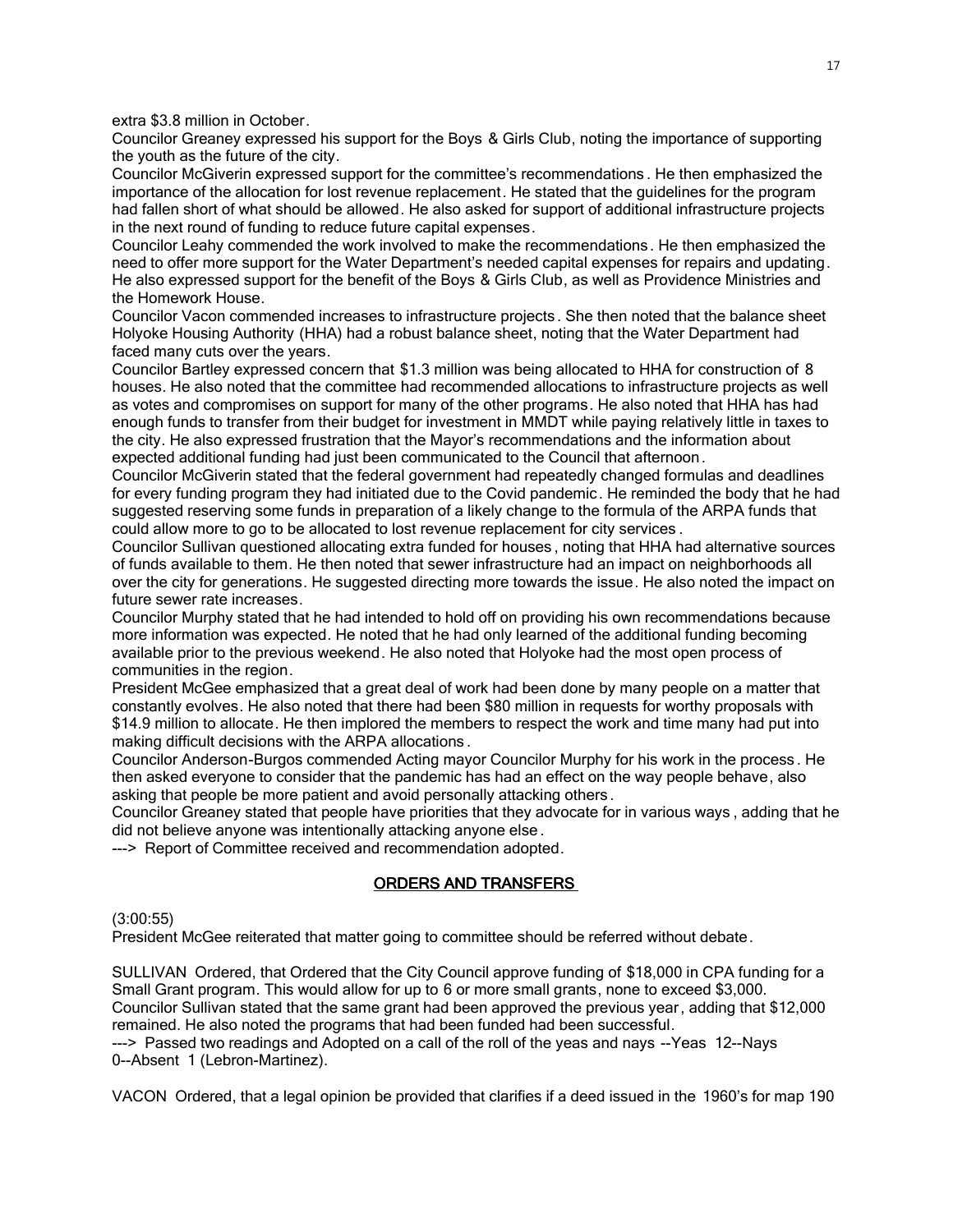lot 30 on Mountain Road prior to an ordinance (1970's) pertaining to the aquifer recharge area in the Mountain Road area establishing requirements for a building lot is grand fathered and remains a legal building lot.

Also, if the land was sold after the ordinance was passed would it need to comply with the ordinance in effect at the time of the sale?

Councilor Vacon asked for the opinion to be broad enough to have context for other old deed situations that may come up.

---> Received and adopted. Referred to the Law Department.

VACON Ordered, that Amend the zoning ordinance to read any home construction in a residential zone shall be greater than 50% living space. A special permit from CC is required if the home construction will have 50% or less living space.

Recently home plans have been approved and it has been communicated from the Building Commissioner that our current residential zoning allows for construction of a home that is 80% garage and 20% living space.

---> Received and referred to the Ordinance Committee.

VACON Ordered, that traffic calming measures be recommended by our City Engineer for Bray Park Drive and access to the plaza. Install temporary speed humps on Bray Park Drive to slow traffic . ---> Received and adopted. Referred to the DPW & Engineer. Copy to Public Safety.

VACON Ordered, that additional speed limit signs be posted on Homestead Ave, north and south of 202, locations to be determined by our City Engineer.

---> Received and referred to the Ordinance Committee.

ANDERSON-BURGOS Ordered, that That the DPW install 2 blinking stop signs at the 3 way stop located where Claremont Ave and Hillside Ave intersect. The 2 blinking stop signs should replace the 2 stop signs located on Hillside Ave.

---> Received and adopted. Referred to the Ordinance Committee and DPW.

ANDERSON-BURGOS Ordered, that That the DPW Superintendent provide the City Council with an update on the tree list. Update should include how trees are prioritized and the obstacles the DPW faces in addressing them. This is a constituent request.

---> Received and referred to the Public Safety Committee. Copy to Finance.

BARTLEY Ordered, that That the Honorable City Council, in accordance with M.G.L. ch. 30B and the Holyoke Procurement Ordinance, vote that the City of Holyoke accept the proposal and sell 12, 22 and 24 Main Street for \$31,900 to H&H Realty Holdings, LLC (Oliver Homberg and Yazan Haddad, Managers). 12, 22 and 24 Main Street are adjacent vacant lots totaling approximately 10,455 square feet in size. The properties are identified in the Holyoke Assessor's records as Map 033, Block 04, Parcels 011, 012 and 013, zoned General Industry (IG) and have a combined assessed value of \$20,600.

---> Received and referred to the Development and Governmental Relations Committee.

BARTLEY Ordered, that That the Honorable City Council, in accordance with M.G.L. ch. 30B and the Holyoke Procurement Ordinance, vote that the City of Holyoke accept the proposal and sell 415 and 417 Main Street for \$10,000 to Elliott Fire Sprinkler Systems, LLC (Chris Elliott, Manager). 415 Main Street is a vacant three story mixed use building on an approximate 2,744 square foot lot. The adjacent 417 Main Street is a vacant lot approximately 2,744 square feet in size. The properties are identified in the Holyoke Assessor's records as Map 028-07-004 and 005, zoned Downtown business (BC) and have a combined assessed value of \$135,400.

---> Received and referred to the Development and Governmental Relations Committee.

BARTLEY, Leahy, McGiverin, Sullivan, Tallman Ordered, that The Law Department provide City Council with an updated legal opinion regarding the city's supervisors association and include within it , at a minimum, the following: whether the association is a union: if it is a union, when was this designation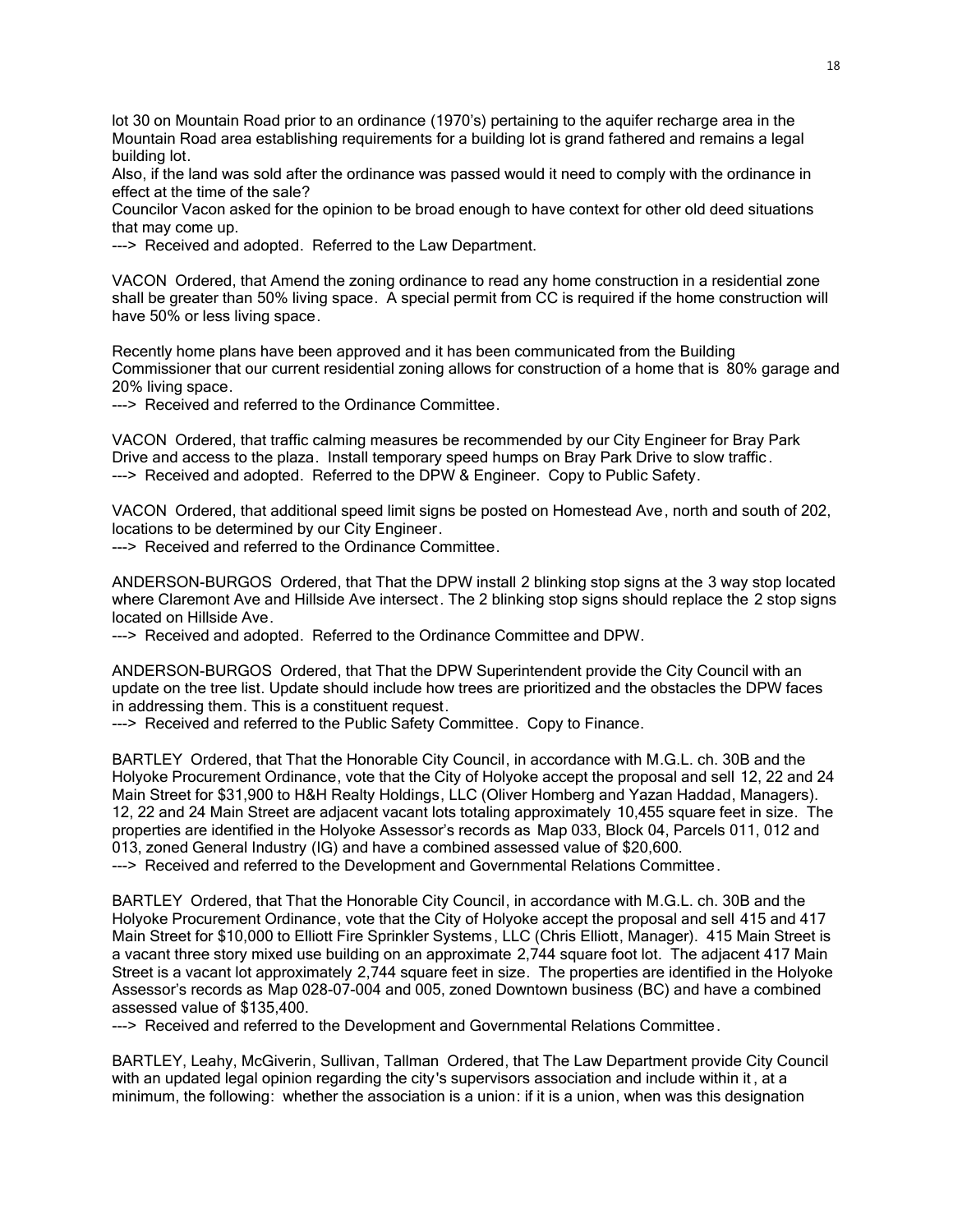approved and by what authority; under what general law is it affiliated; and please specify the department heads who serve at the Mayor's pleasure. Further, please provide the specific department heads included within the association. Please provide any past legal opinions and relevant exhibits . ---> Received and adopted. Referred to the Law Department. Copy to Finance.

BARTLEY Ordered, that The Public Safety and ordinance committee review the "access road" to Peck School for on street parking recommendation. Peck school administration has safety concern about the ability of 54 school buses to turn down the access road to the school.

---> Received and referred to the Public Safety Committee. Copy to DPW.

BARTLEY Ordered, that The "access road" leading to peck school off Chapin St should be given a name. Refer to Ordinance, Mayor ( see Ball Ave., Kaster St.)

Councilor Bartley asked where name changes are referred.

Councilor Tallman suggested it could be DPW.

President McGee suggested it could be the Ordinance Committee for a name change.

Councilor McGiverin suggested that it should with the DPW before the City Council would address it .

Councilor Leahy stated the DPW Commissioners would handle it.

Councilor Bartley clarified the location .

---> Received and adopted. Referred to the DPW.

BARTLEY Ordered, that Due to concerns at Metcalf school, ordain, : right turn only' when exiting the parking area.

---> Received and referred to the Public Safety Committee. Copy to DPW.

BARTLEY Ordered, that The HPS now runs two schools, side by side, on the west side of Northampton Street between Hitchcock and Lawler St. and now is the time for DPW, City Engineer, HPD, and the Mayor's office to review and monitor this area and make some public safety decisions . Parents, Teachers and Administrators have called about derelict drivers , etc. Please refer to Public safety for a hearing and copy to HPS and the aforementioned departments.

---> Received and referred to the Public Safety Committee. Copy to DPW.

HERNANDEZ Ordered, that That our City ensures to provide all Everbridge announcements to our constituents in both English and Spanish in an effort to improve access to essential services to persons with Limited English proficiency. Our population consists of more than 50 % Latino/Indigenous descent people, a good majority are Spanish native speakers, this population being considered under the Limited English Proficiency (An LEP person is someone who does not speak English as their primary language and has limited ability to read, speak, and/or write English at a level that permits him/her to interact efficiently with English speakers or documents without language assistance ). Most recently department heads have been reaching out to Bilingual residents of our town that volunteer their voice and record the English followed by the Spanish verbiage of the message, however it is not consistent nor is there a formal procedure in place to ensure that it goes out in both languages.

Councilor Hernandez stated that there had not been consistency in providing both languages when messages go out, adding that it was not effective as a communication tool for those who do not speak English.

Councilor Murphy stated that he was working with Transfluenci to contract them for the work of translating parts of the website, documents sent out by departments, as well as messages sent to residents.

Councilor Bartley asked if emergencies were communicated in both languages on local access channels 12 and 15.

Councilor Murphy stated that the meeting replays in Spanish were on 12 and that English replays were on 15.

Councilor Bartley clarified that his question related specifically to communications about emergencies . Councilor Murphy stated he would follow up.

---> Received and referred to the Finance Committee.

HERNANDEZ Ordered, that The crosswalk that was installed in Hampden Street next to Stop and Shop,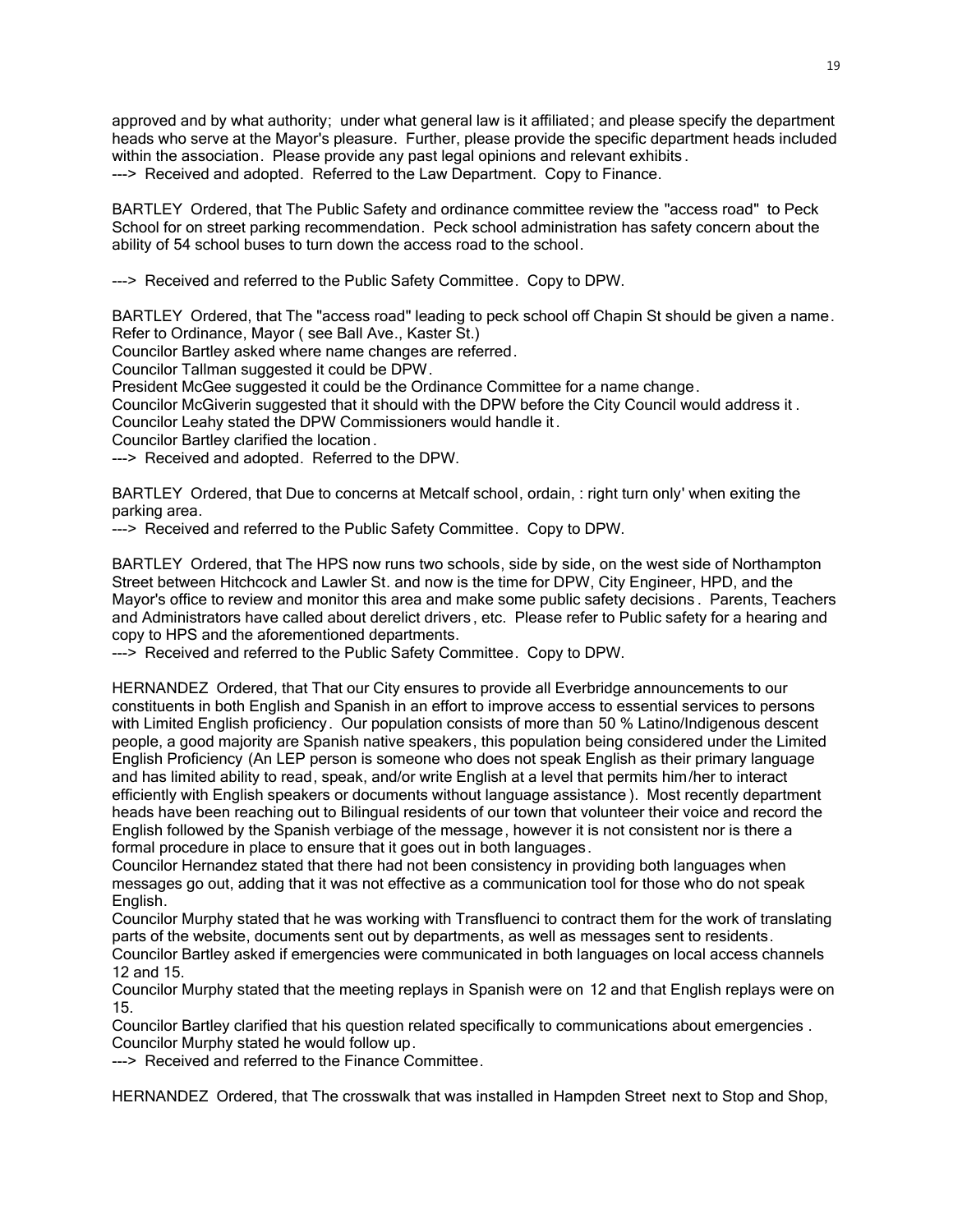to address our pedestrians but most importantly our blind residents , is missing essential functions and it would be most beneficial that a Spring-loaded In-Street Pedestrian Crosswalk Sign

be placed in the middle with lines repainted that instill urgency to the motorist that they need to stop , slow down to allow our pedestrians to safely arrive to the other side. Currently motorists continue to speed up that hill ignoring the initial beep. It would be most beneficial to have a light such as that in South Street in front of Elmwood towers. Motorists that do stop to yield to pedestrians are most of the times almost rear ended by other speeding motorists and at times they try to dodge the stopped vehicle and go around creating a very unsafe atmosphere for pedestrians that now are obliged to step back out of the way. ---> Received and referred to the Public Safety Committee.

HERNANDEZ Ordered, that Clinton & Dwight street corner in need of crosswalk or light and some kind of bump out to keep cars from parking up to corner blocking visibility for pedestrians , currently pedestrians have to walk to almost the middle of street to see incoming traffic. Vehicles constantly park in the -No parking zone-, not being enforced nor ticketed.

---> Received and referred to the Public Safety Committee.

HERNANDEZ Ordered, that Intersection at West Franklin and Linden has a crosswalk that is routinely ignored creating a dangerous circumstance for our pedestrians, can a study be conducted to place flashing lights and or a middle signage that creates urgency to stop for pedestrians . Traffic needs to slow down in our City.

---> Received and referred to the Public Safety Committee.

HERNANDEZ Ordered, that A study to address a possible right turning only lane, Hampden right turn only onto Pleasant is the goal.

---> Received and referred to the Public Safety Committee.

LEAHY Ordered, that The Holyoke Police Department and the Superintendent/Receiver of the Public Schools add video surveillance immediately at the Holyoke High /Robert's field Complex. This is regarding the recent vandalism at John F. Gilligan Field. The soccer goal was set on fire, and they burned the field.

Councilor Leahy made a motion to amend the order to strike the final sentence, noting that the scoreboard had been damaged due to a vendor's truck driving into it and not through vandalism.

---> Received and adopted. Referred to the Holyoke Police and Superintendent.

LEBRON-MARTINEZ Ordered, that Ordered, that the City Council approve the Resolution for the Certified Housing Development Incentive Program Project and Local Tax Increment Exemption (TIE) Agreement with Canal Row, LLC for the housing development on land bound by Race and Main Streets (Assessors Map 030, Block 06, Parcels 001, 002, 004, 005, 006, 013 and 014) . ---> Received and referred to the Development and Governmental Relations Committee.

LEBRON-MARTINEZ Ordered, that Ordered, that the City Council approve the Resolution for the Certified Project and the Tax Increment Financing (TIF) Agreement with Canal Row, LLC for the commercial development on land bound by Race and Main Streets (Assessors Map 030, Block 06, Parcels 001, 002, 004, 005, 006, 013 and 014).

---> Received and referred to the Development and Governmental Relations Committee.

MCGEE Ordered, that That the Preliminary Election in the City of Holyoke for the choice of City Officers be and the same is hereby called to be held on Tuesday, September 21, 2021 in the several polling places as designated by the City Council. The polls will be opened at 7:00 a.m. in the forenoon and closed at 8:00 p.m. in the afternoon of said day, and all the voters in the several precincts in which they are entitled to vote, between said hours, may cast their votes by voting machines and paper ballots for the election of :

## MAYOR

Que las Elecciones Preliminaria en la Cuidad de Holyoke , para el escojer de oficiales de la cuidad,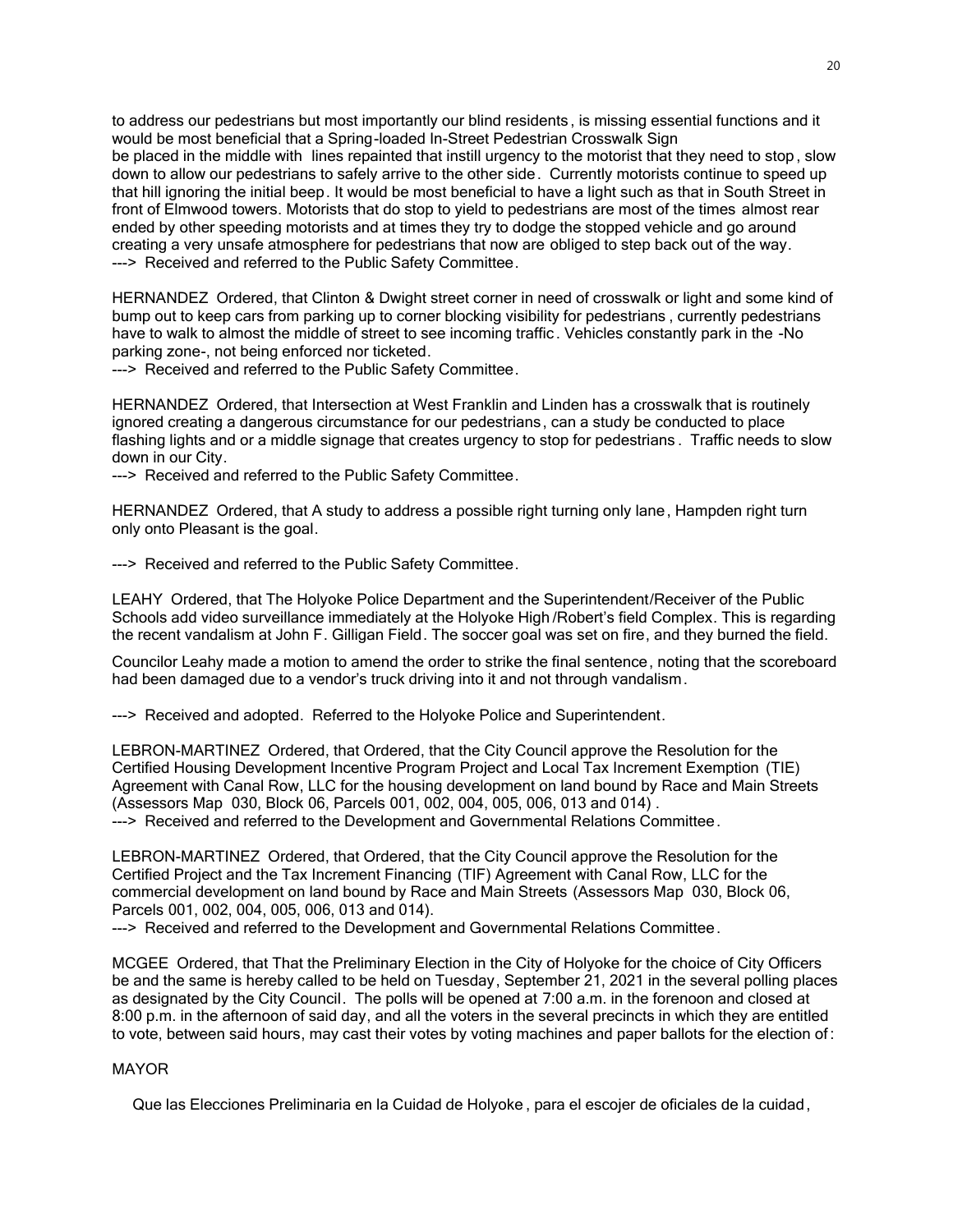sera llevado a cabo el Martes, 21, de Septiembre 2021 en los varios barrios, designados por la Asambleista Municipal. Los precintos estaran abiertos a las 7:00 a.m. de la manana y permaneceran abierto hasta las 8:00 p.m., cuando los precintos sean designado para votar en las horas dicha y hagan dado sus votos por medio de las maquinas de eleccion o por boletos de papel, para la eleccion de:

ALCALDE

---> Received and adopted.

MCGEE Ordered, that That the Polling Place for each of the voting precinct in the City of Holyoke for the Preliminary Election to be held Tuesday, Sept. 21, 2021, be and the same are hereby designated as follows:

ORDENA, que los lugares para cada recinto en la Ciudad de Holyoke para las Elecciones Preliminar Esta que se llevaran a cabo el Martes , 21 de Septiembre 2021 sea y al igual, por este medio designado lo siguente:

WARD ONE BARRIO UNO

 PRECINCT A – Rosary Towers Recreation Room 21 Bowers St.. RECINTO A—Rosary Towers Recreation Room 21 de la Calle Bowers

 PRECINCT B— Holyoke City Hall, 536 Dwight St. RECINTO B— Holyoke City Hall, 536 Dwight St

WARD TWO BARRIO DOS

PRECINCT A—Morgan School Gym, South Bridge St. Entrance only RECINTO A—Gimnasio de la Escuela Morgan, en la Calle So. Bridge solamente PRECINCT B – Falcetti Towers, 475 Maple St. RECINTO B – Falcetti Towers, 475 de la Calle Maple WARD THREE BARRIO TRES PRECINCT A – Metcalf School, 2019 Northampton St, RECINTO A – Gimnasio de la Escuela Metcalf, 2019 de la Calle Northampton PRECINCT B – Metcalf School Gym, 2019 Northampton St. RECINTO B –Gimnasio de la Escuela Metcalf, 2019 de la Calle Northampton WARD FOUR BARRIOS CUATRO PRECINCT A& B – St. Paul's Church Parish Center, Appleton St. RECINTO A&B – St. Paul's Church Parish Center, en la Calle Appleton WARD FIVE BARRIOS CINCO PRECINCT A – Lt. Elmer J. McMahon School Gym, Kane Rd. RECINTO A—Gimnasio de la Escuela McMahon, en la Calle Kane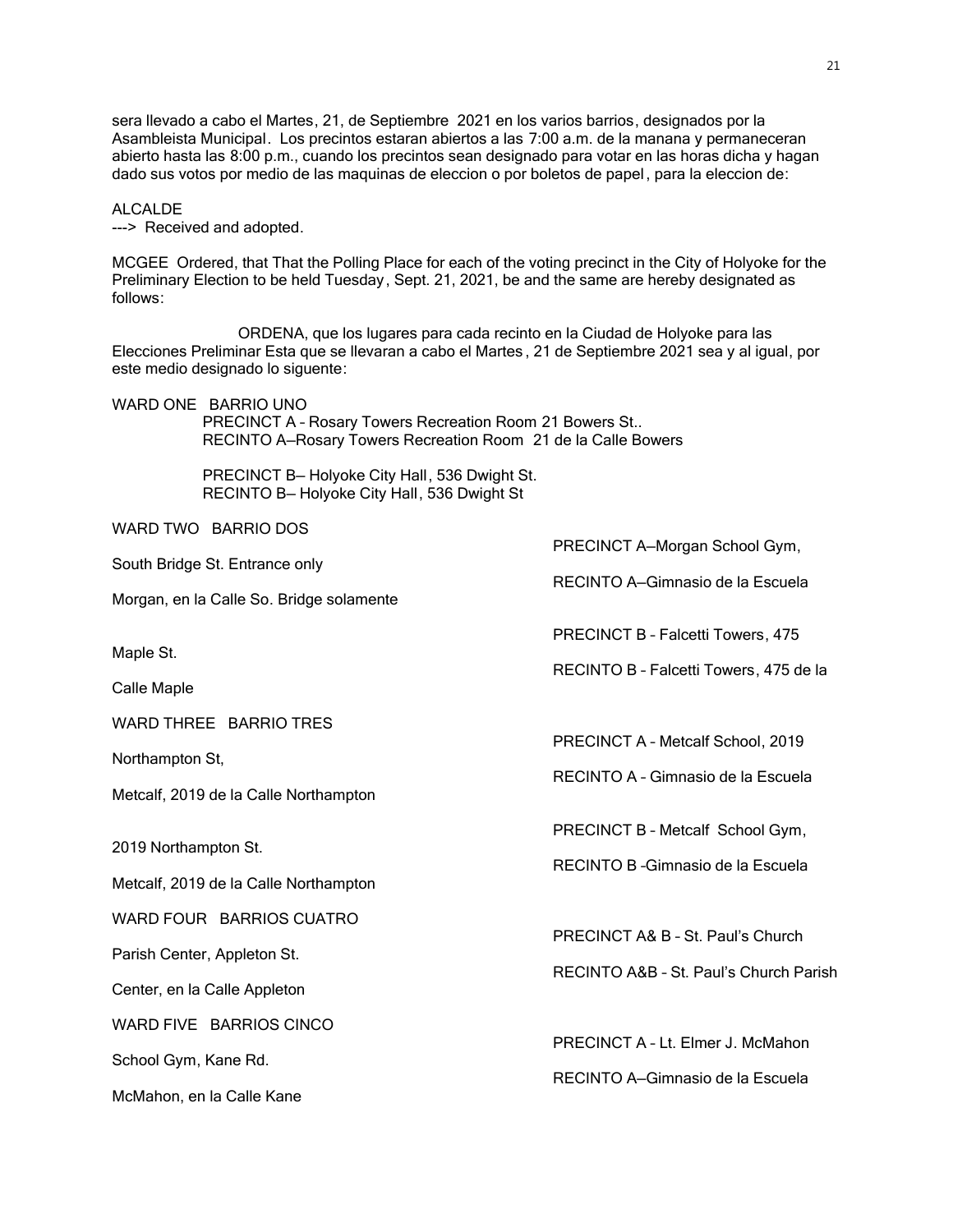School Gym, Whiting Farms Rd.

Donahue, en la Calle Whiting Farms

WARD SIX BARRIO SEIS

Jarvis Ave.

de la Calle Jarvis

WARD SEVEN BARRIO SIETE

Gym, 1 Jefferson St.

E. N. White, 1 de la Calle Jefferson

PRECINCT B – Maurice A. Donahue

RECINTO B—Gimnasio de la Escuela

PRECINCT A&B – Sullivan School 400

RECINTO A&B – Escuela Sullivan, 400

PRECINCT A&B - E. N. White School

PRECINTO A&B– Gimnasio de la Escuela

---> Received and adopted.

MCGEE Ordered, that That the City Council meeting of September 21, 2021 be rescheduled due to the Preliminary Election.

President McGee stated that he would work with the Mayor to determine if a special meeting would be necessary.

Councilor Bartley expressed a preference for meeting on the 20th, even if for an hour to keep the Council current.

Councilor Sullivan suggested that there should be a date set to allow people to schedule their plans around the date.

Councilor Vacon made a motion to set the next meeting for September 20th. Councilor Bartley seconded the motion.

Councilor McGiverin noted that the evening before an election would also present conflicts for the City Clerk.

Motion to set the meeting date failed on a voice vote.

President McGee asked if the 28th would work.

Councilor Vacon stated that there were public hearings scheduled for that evening .

Councilor Tallman asked if the 27th would work.

Councilor Bartley stated there was a DGR meeting that evening.

Councilor Sullivan suggested they should hear from the City Clerk to determine if the 20th would be an issue.

Motion was made and seconded to suspend the necessary rues to allow the City Clerk to address the Council.

City Clerk McGee stated that her office has a long day on the 20th setting up precincts and preparing and then returning to City Hall early morning on Election Day .

Councilor Bartley made a motion to set the next meeting for September 20th. Councilor Sullivan seconded the motion. Motion failed on a voice vote.

Councilor Bartley asked if the City Clerk needed to be at the meeting.

City Clerk McGee stated that there was more work involved in addition to taking vote tallies .

President McGee suggested that without a new date, the meeting would be canceled.

---> Received and adopted.

MCGEE Ordered, that Ordered that the position of Professional accountant that has been budgeted for the Auditor's department for fiscal year 2022 be assigned to Grade 10 of Schedule A of the Classification and Hiring Schedules of the City of Holyoke Ordinances.

---> Received and referred to the Ordinance Committee.

MCGEE Ordered, that Ordered that the law department draft a home rule petition to be filed with the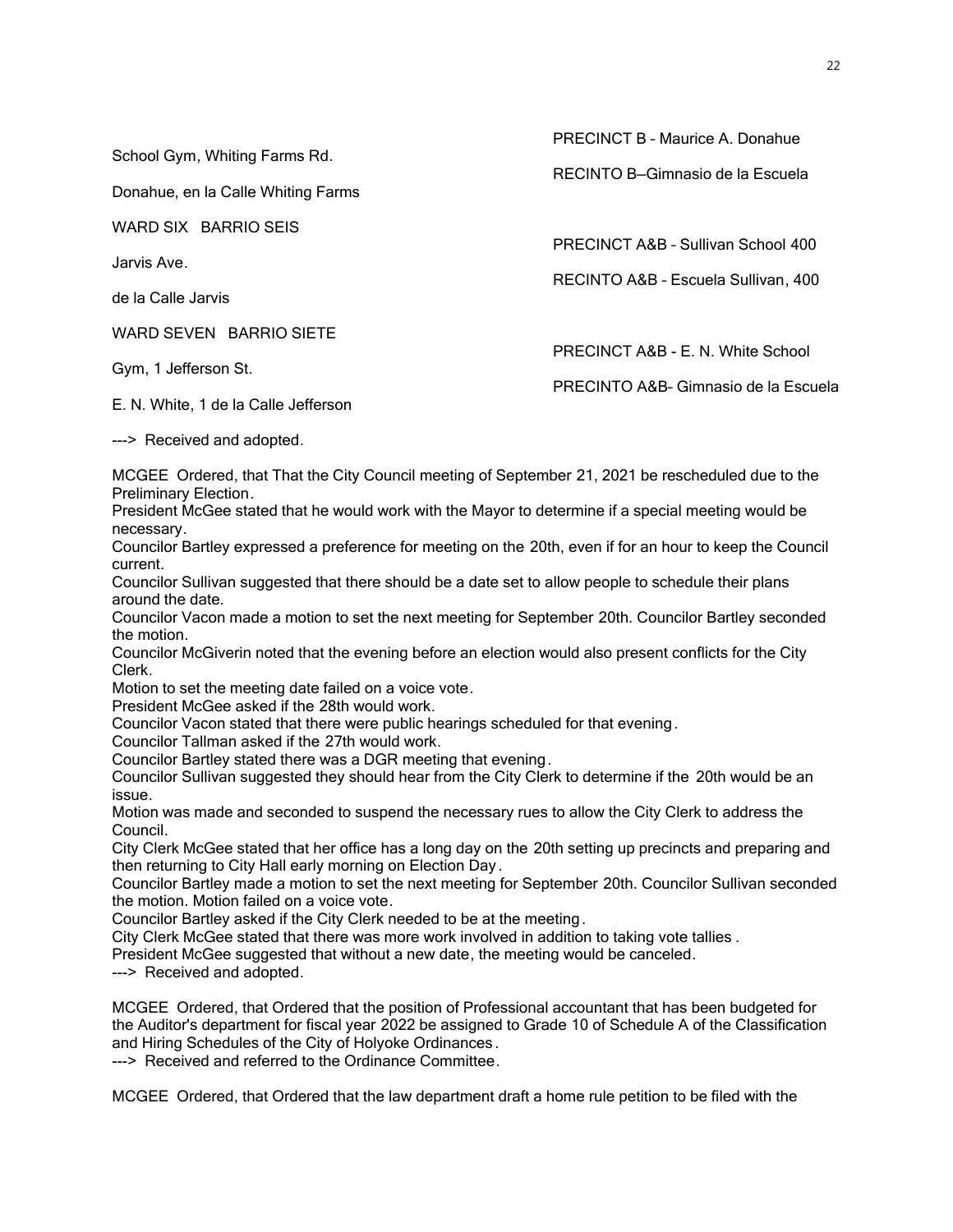Legislature to remove the residency requirement for City Solicitor from section 45 of the Holyoke City Charter.

Section 45 of the Holyoke City Charter reads: No person shall be eligible to any of the offices of the city government, except superintendent of schools, unless he is a citizen and has been a resident of the city for at least two years.

Proposed amendment to section 45: No person shall be eligible to any of the offices of the city government, except superintendent of schools and City Solicitor, unless he is a citizen and has been a resident of the city for at least two years.

---> Received and referred to the Charter and Rules Committee.

MCGIVERIN Ordered, that in accordance with M.G.L. Chapter 44 Sec. 53A, the City Council hereby accepts the provisions of the "FY2022 STATE PLAN FOR THE LIBRARY SERVICES AND TECHNOLOGY (LSTA)-ARPA, \$50K, NO MATCH " grant and authorizes the establishment of a Fund or other method appropriate for the accounting of the receipts and expenditures of all resources associated with the administration of said grant.

To the City Council:

I hereby recommend the passage of the above order at the meeting of your Council to be held Tuesday, September 7, 2021.

Terence Murphy, Mayor ---> Received and referred to the Finance Committee.

MCGIVERIN Ordered, that in accordance with M.G.L. Chapter 44 Sec. 53A, the City Council hereby accepts the provisions of the "FY2022 CRCC/PVPC CSO, \$745,000, NO MATCH" grant and authorizes the establishment of a Fund or other method appropriate for the accounting of the receipts and expenditures of all resources associated with the administration of said grant .

To the City Council:

I hereby recommend the passage of the above order at the meeting of your Council to be held Tuesday, September 7, 2021.

Terence Murphy, Mayor ---> Received and referred to the Finance Committee.

MCGIVERIN Ordered, that in accordance with M.G.L. Chapter 44 Sec. 53A, the City Council hereby accepts the provisions of the "ARSON WATCH REWARD PROGRAM, \$1K, NO MATCH " grant and authorizes the establishment of a Fund or other method appropriate for the accounting of the receipts and expenditures of all resources associated with the administration of said grant .

To the City Council:

I hereby recommend the passage of the above order at the meeting of your Council to be held Tuesday, September 7, 2021.

Terence Murphy, Mayor ---> Received and referred to the Finance Committee.

MCGIVERIN Ordered, that in accordance with M.G.L. Chapter 44 Sec. 53A, the City Council hereby accepts the provisions of the "SFY2021 COMMONWEATH SECURITY TRUST FUND, \$11,720, NO MATCH" grant and authorizes the establishment of a Fund or other method appropriate for the accounting of the receipts and expenditures of all resources associated with the administration of said grant .

To the City Council:

I hereby recommend the passage of the above order at the meeting of your Council to be held Tuesday, September 7, 2021.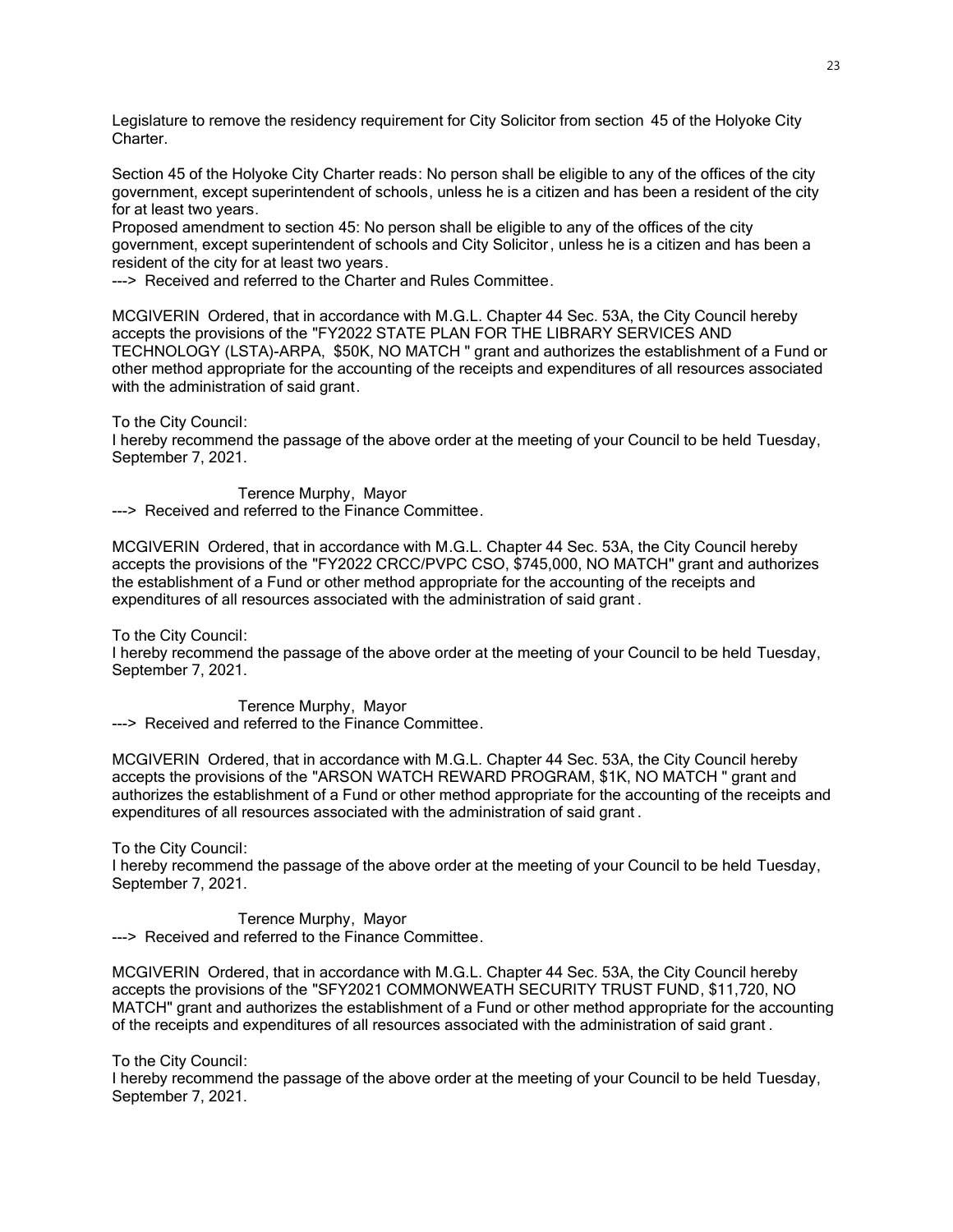# Terence Murphy, Mayor

---> Received and referred to the Finance Committee.

MCGIVERIN Ordered, that there be and is hereby appropriated by transfer in the fiscal year 2022, SIXTY ONE THOUSAND NINE HUNDRED NINETY THREE AND 88/100 Dollars (\$61,993.88) as follows:

| FROM:       |                        |        |             |
|-------------|------------------------|--------|-------------|
| 12101-51104 | LIEUTENANT             |        | \$11,676.84 |
| 12101-51105 | SERGEANT               |        | 12,439.03   |
| 12101-51107 | <b>PATROLMEN</b>       |        | 37.878.01   |
|             |                        | TOTAL: | \$61,993.88 |
| TO:         |                        |        |             |
| 12101-51180 | <b>INJURED ON DUTY</b> |        | \$61,993.88 |
|             |                        | TOTAL: | \$61,993.88 |
|             |                        |        |             |

To the City Council:

I hereby recommend the passage of the above order at the meeting of your Council to be held Tuesday, September 7, 2021.

## Terence Murphy, Mayor

Councilor McGiverin clarified that the transfers were for accounting purposes to identify salaries for public safety employees injured on duty.

---> Passed two readings and Adopted on a call of the roll of the yeas and nays --Yeas 12--Nays 0--Absent 1 (Lebron-Martinez).

MCGIVERIN Ordered, that there be and is hereby appropriated by transfer in the fiscal year 2022, ONE HUNDRED TWENTY FIVE THOUSAND AND 00/100 Dollars (\$125,000) as follows:

|        | \$60,000  |
|--------|-----------|
|        | 40,000    |
|        | 2,000     |
|        | 20,000    |
|        | 3,000     |
| TOTAL: | \$125,000 |
|        |           |
|        | \$125,000 |
| TOTAL: | \$125,000 |
|        |           |

To the City Council:

 $T\Omega$ :

I hereby recommend the passage of the above order at the meeting of your Council to be held Tuesday, September 7, 2021.

Terence Murphy, Mayor ---> Received and referred to the Finance Committee.

MCGIVERIN Ordered, that there be and is hereby appropriated by transfer in the fiscal year 2022, ONE HUNDRED FORTY NINE THOUSAND SEVENTY SIX AND 00/100 Dollars (\$149,076) as follows:

| . <i>. .</i> |                            |          |
|--------------|----------------------------|----------|
| 13001-51101  | SCHOOL - PERSONAL SERVICES | \$71.456 |
| 13002-57000  | SCHOOL - OTHER EXPENSES    | 34.181   |
| 18202-56510  | SPED - TUITION ASSESSMENT  | 582      |
| 18202-56511  | SCHOOL CHOICE ASSESSMENT   | 42.857   |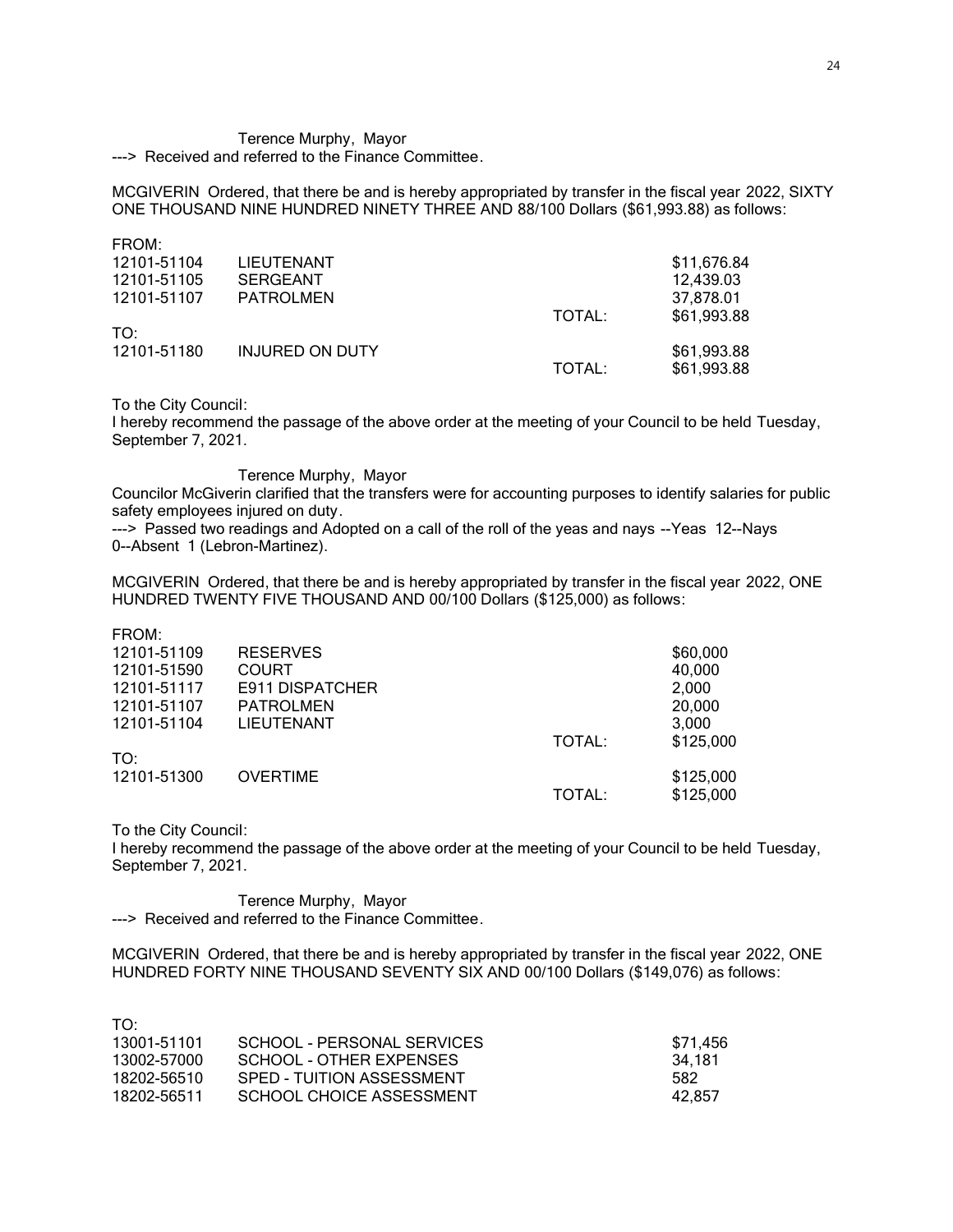TOTAL: \$149,076

To the City Council:

I hereby recommend the passage of the above order at the meeting of your Council to be held Tuesday, September 7, 2021.

Terence Murphy, Mayor ---> Received and referred to the Finance Committee.

MCGIVERIN Ordered, that the amount of SIX HUNDRED DOLLARS/100 Dollars (\$600.00) be authorized from the SOLICITOR'S OFFICE Department's PROFESSIONAL SERVICES-SPECIAL COUNSEL (11512-53010) appropriation in fiscal year 2022 for services rendered in fiscal year 2021 which were unencumbered at the 2021 fiscal year end.

To the City Council:

I hereby recommend the passage of the above order at the meeting of your Council to be held Tuesday, September 7, 2021.

Terence Murphy, Mayor ---> Received and referred to the Finance Committee.

MURPHY Ordered, that That the Public Service Committee interview for the position of Tax Collector . Councilor Murphy stated that many resumes had come in, with most applicants from outside of Holyoke. Councilor McGiverin noted that the City Council advertises the position . He also noted that someone who is not a resident would have time to become a resident.

Councilor Bartley asked how many applicants there were.

Councilor Murphy stated that there were 48 applicants.

---> Received and referred to the Public Service Committee.

MURPHY Ordered, that A study to address a possible right turning only lane, Hampden right turn only onto Pleasant is the goal.

---> Given leave to withdraw by maker.

MURPHY Ordered, that Ordered that the ordinance committee meet regarding the application process and permitting process in Holyoke as it might compare with neighboring communities . The purpose of this order is to determine whether Holyoke is making it more difficult to attract new development projects both in terms of time and expense required that other cities in the area.

---> Received and referred to the Ordinance Committee.

MURPHY Ordered, that Ordered that the city file a home rule petition with Representative Duffy and Senator Velis allowing the Holyoke Police Department the authority to confiscate and destroy illegal dirt bikes and OHV's similar to the petition filed for Springfield and currently pending in the state legislature . Councilor Murphy stated that he met with public officials and law enforcement from many surrounding communities facing the same issues with dirt bikers . He then stated one goal was to be allowed to destroy confiscated bikes. He then noted that the goal was to have multiple communities enact the same policies. ---> Received and referred to the Charter and Rules Committee.

MURPHY Ordered, that Ordered that an ordinance be established prohibiting gas stations from selling gas to illegal dirt bikers/OHV's.

---> Received and referred to the Ordinance Committee.

MURPHY Ordered, that Ordered that an ordinance establishing municipal fines for illegal operation of dirt bikes and OHV's be established at the highest possible level allowed . ---> Received and referred to the Ordinance Committee.

MURPHY Ordered, that Ordered that the city council work with the mayor to establish an ordinance which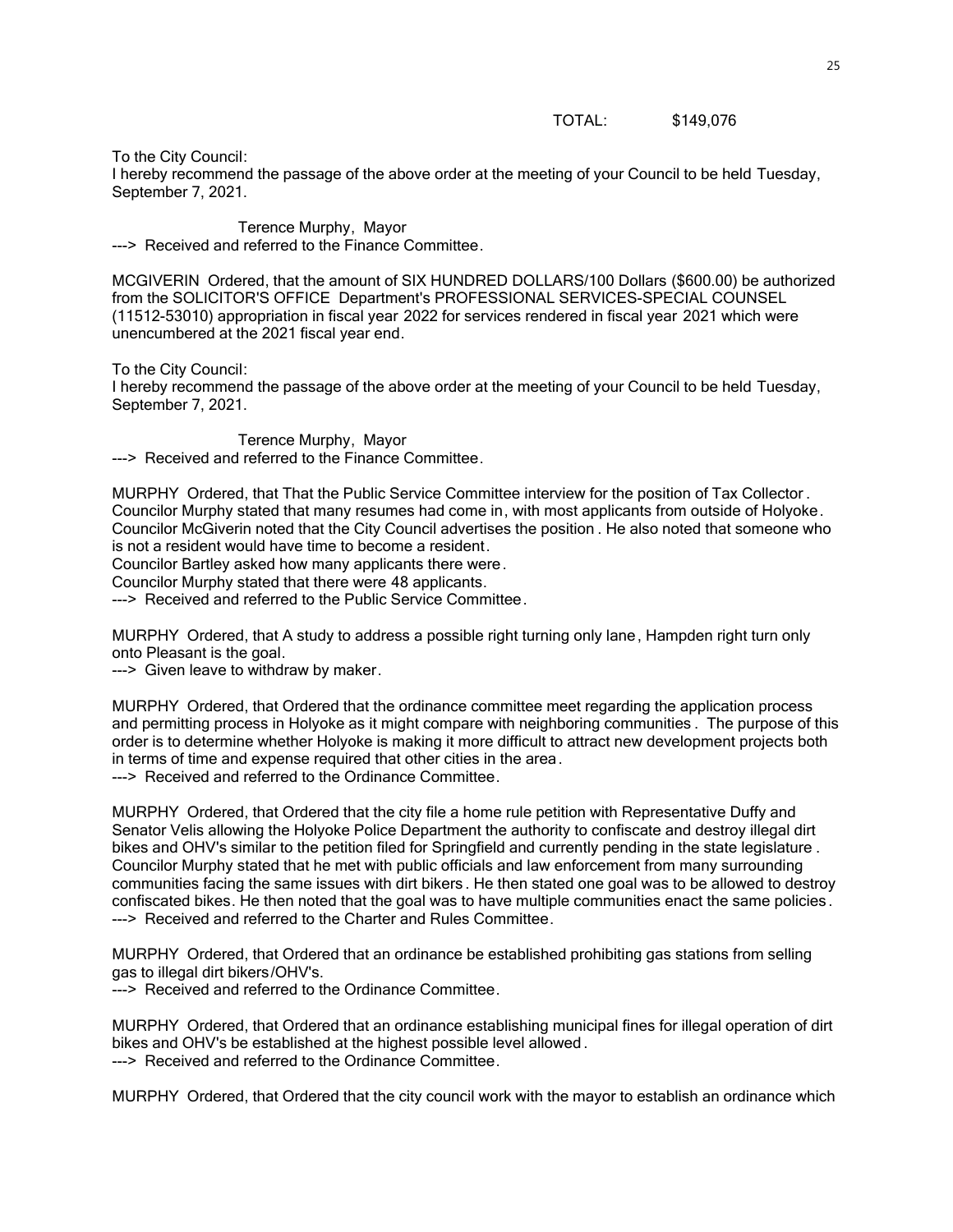will set the guidelines for flag raising events in the city . ---> Received and referred to the Ordinance Committee.

MURPHY Ordered, that Ordered that the city council work with the mayor to establish a formalized procedure for any request to have a street closing.

---> Received and referred to the Ordinance Committee.

MURPHY Ordered, that Ordered, that the DGR committee meet with the Soldier's Memorial Commission the Veterans service director, and the Supt of DPW as well as our State Senator and State Representative to discuss the administration and maintenance of the War Memorial building .

Councilor Murphy stated the goal was to ensure that building is maintained properly , noting it would require a change to state law.

---> Received and referred to the Development and Governmental Relations Committee.

## LATE FILED ORDERS & COMMUNICATIONS

LISI Ordered, that That we change our rules to pass ordinances other than zone changes by a simple majority.

---> Received and referred to the Charter and Rules.

From Mayor Murphy, letter appointing Willie Spradley of 8 Ross Rd. to serve on the Citizens Advisory **Committee** 

---> Received and referred to the Public Service Committee.

Communication and legal forms from City Solicitor 's Office regarding Indigenous People Day ---> Received and referred to the Ordinance Committee.

Communication from City Solicitor's Office, License Agreement between the City of Holyoke and Edward A. Owen.

---> Received and referred to the Development and Governmental Relations Committee.

HERNANDEZ Ordered, that Ordered that the ordinances be updated to reflect that Columbus Day will now be referred to as Indigenous Persons Day

Councilor Hernandez noted that there was already a resolution passed by the Council , and that the passage of the ordinance should be a formality. She noted legal language was already available and suggested that the item be laid on the table for review and a vote at the next meeting.

President McGee noted that rule 36 requires all ordinances must be referred to the Ordinance Committee before adoption.

Councilor Hernandez asked if the vote threshold would be 9 votes.

President McGee stated it would be 9 votes based on a recent legal opinion clarifying the rule .

---> Received and referred to the Ordinance Committee. Copy to the law department.

HERNANDEZ Ordered, that That DPW and or Holyoke Police department provide an update on what was the agreement when the Dunkin Donuts was built as to designate certain parking spaces for Eddie 's Furniture located at 865 Hampden Street, to allow their delivery and Large cargo vehicles to have the necessary clearance to enter and exit safely from their lot . As it stands there are provisional handwritten no parking signs posted on cones that continually are being taken down thus preventing their business to function properly.

Councilor Hernandez stated that the business believed the parking spots had been reserved to allow their trucks to make deliveries but were encountering issues with their cones being removed . Councilor Tallman asked to be added to the order.

Councilor Leahy suggested that a neighborhood meeting be held, noting a new restaurant had opened in the area as well.

Councilor Greaney recalled an incident that evening with a bike that cut right in front of him , forcing him to swerve to avoid hitting the person.

Councilor Murphy noted that the issue has come up with kids on regular bikes observing behavior on dirt